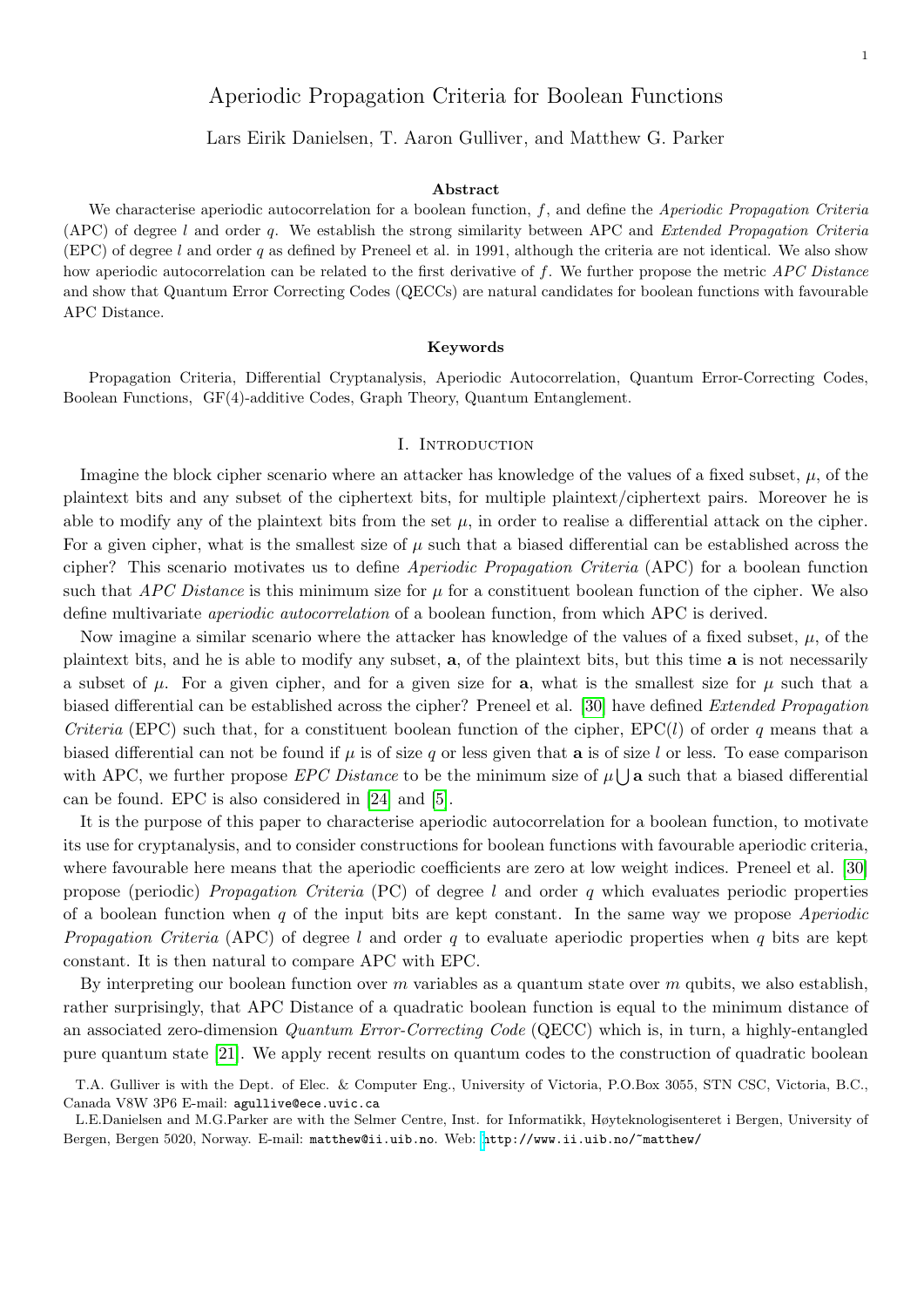functions with favourable APC. This suggests that the disciplines of quantum entanglement and cryptographic criteria for boolean functions are closely related [\[28\]](#page-21-3). The mapping of boolean functions into Hilbert space allows one to apply Local Unitary Transforms to establish orbits of boolean functions over which APC Distance is invariant. Orbits of quadratic functions can be generated by successive Vertex-Neighbour-Complement (VNC) operations [\[14\]](#page-21-4) which encode the action of a special subset of Local Unitary Transforms. Similarly, APC Distance-invariant orbits of functions of algebraic degree > 2 can also be generated by application of the same set of Local Unitary Transforms.

This paper is structured as follows. After establishing the notation, we characterise aperiodic and fixedaperiodic autocorrelation for a boolean function. We then define APC, elaborate on the similarities between APC and EPC, and define APC and EPC distance metrics. We consider constructions for quadratic boolean functions with favourable APC, using known results for QECCs. We also highlight the unusual VNC symmetry. Finally we consider the challenging problem of finding constructions for boolean functions of algebraic degree > 2 with favourable APC, and we describe the generalisation of VNC for such functions. We also show, in Appendix B, how to use aperiodic coefficients to compute the combined periodic/negaperiodic coefficients, and vice versa. Symmetries associated with aperiodic autocorrelation are described in Appendix C. Finally Appendix D presents the results of the (truncated) differential analysis of a few state-of-the-art S-boxes with respect to periodic, aperiodic, and fixed-aperiodic autocorrelation.

### II. Preliminaries

Let  $\mathcal{B}_m$  denote the set of all Boolean functions on m variables. For  $a = (a_0, a_1, \ldots, a_{m-1}) \in F_2^m$ , the Hamming Weight of a is

$$
\mathrm{wt}(a) = \sum_{i=0}^{m-1} a_i.
$$

We define the operators  $\bar{f}:F_2^m \to F_2^m$ , and  $\&:F_2^m \times F_2^m \to F_2^m$  as bitwise negation and modular multiplication mod 2, respectively. Let  $a, b, c \in F_2^m$ , then

$$
c = a \& b \Rightarrow c_i = a_i b_i \quad \forall i, 0 \le i < m.
$$
\n
$$
c = \bar{a} \Rightarrow c_i = a_i + 1 \quad \forall i, 0 \le i < m.
$$

Let  $a, b \in F_2^m$ , then

$$
b \preceq a \qquad \Leftrightarrow \qquad b_i \le a_i \qquad \qquad \forall i, 0 \le i < m,
$$

and we say that a covers b.

The *dual*,  $V^{\perp}$ , of a subspace,  $V \subset F_2^m$  can be described relative to the scalar product

$$
V^{\perp} = \{ x \in F_2^m | \forall y \in V, x \cdot y = 0 \}.
$$

In particular, for  $r \in F_2^m$ , we define  $V_r$  as follows

$$
V_r = \{ x \in F_2^m | x \preceq r \}.
$$

Moreover, for any  $k \in F_2^m$ ,  $k + V$  defines a coset of V.

Let E be any subset of  $F_2^m$ . For any  $f \in \mathcal{B}_m$  we define  $f \phi_E$  as the restriction of f to E such that  $f \phi_E(x) = 1$ iff  $f(x) = 1$  and  $x \in E$ . If E is a k-dimensional linear subspace of  $F_2^m$  then, for any coset,  $b + E$ , we identify  $f\phi_{b+E}$  with a boolean function in  $\mathcal{B}_k$ , where the function obtained depends on b.

For any  $f \in \mathcal{B}_m$  we define  $\mathcal{F}(f)$  as follows

$$
\mathcal{F}(f) = \sum_{x \in F_2^m} (-1)^{f(x)}.
$$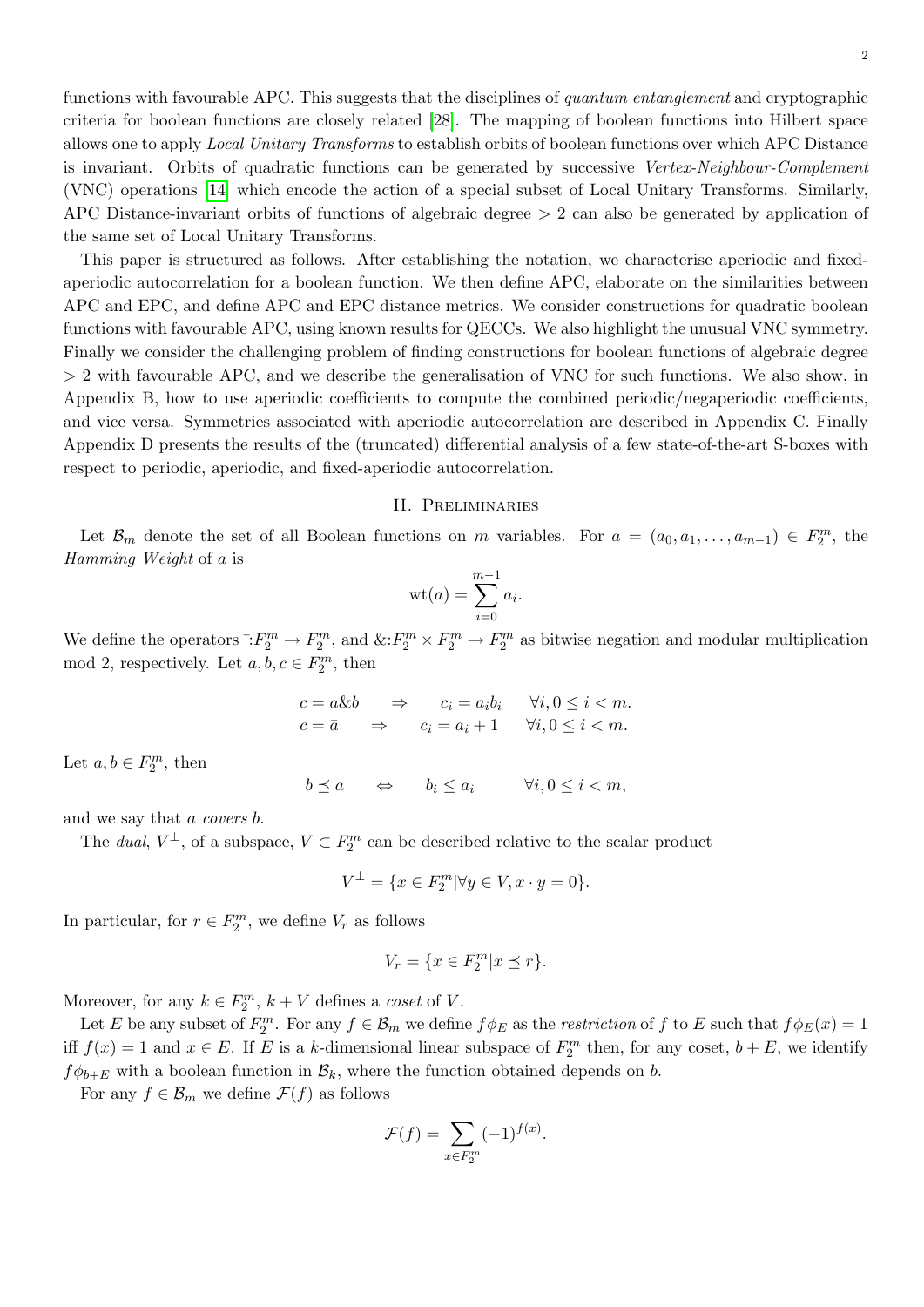If E is a k-dimensional linear subspace of  $F_2^m$  then, for any coset,  $b + E$ 

$$
\mathcal{F}(f\phi_{b+E}) = \sum_{x \in b+E} (-1)^{f(x)}.
$$

The (Walsh-Hadamard) Fourier Spectrum of  $f \in \mathcal{B}_m$  is expressed as the multi-set

$$
\{\mathcal{F}(f+\alpha\cdot x), \alpha\in F_2^m\}.
$$

Definition 1: Let  $f \in \mathcal{B}_m$  and let t be some positive integer. The function f is said to be Correlation-*Immune* of order t if and only if  $\mathcal{F}(f + \alpha \cdot x) = 0$  for any  $\alpha \in F_2^m$  such that  $1 \leq \text{wt}(\alpha) \leq t$ . Moreover, when f is balanced, it is said to be t-Resilient. A Balanced Function is 0-Resilient.

For any  $f \in \mathcal{B}_m$  and  $a \in F_2^m$ , the *first derivative* of f with respect to a is given by  $\mathcal{D}_a f \in \mathcal{B}_m$ , where

$$
\mathcal{D}_a f = f(x) + f(x + a).
$$

In the sequel we use expressions of the form  $\mathcal{D}_a f \phi_E$  which should always be taken to mean  $(\mathcal{D}_a f) \phi_E$ , i.e. we omit brackets for clarity.

For  $a, k, \mu \in F_2^m$ ,  $a \preceq \bar{\mu}$ ,  $k \preceq \mu$ , the *fixed-periodic autocorrelation* coefficients,  $p_{a,k,\mu}$ , of f after fixing the subspace,  $V_{\mu}$ , to k, can be defined by

<span id="page-2-0"></span>
$$
p_{a,k,\mu} = \mathcal{F}(\mathcal{D}_a f \phi_{k+V_{\bar{\mu}}}), \qquad a \leq \bar{\mu}, k \leq \mu. \tag{1}
$$

When  $\mu = 0$  there is no subspace fixing, and [\(1\)](#page-2-0) simplifies to the *periodic autocorrelation* of f, given by

<span id="page-2-2"></span>
$$
p_a = \mathcal{F}(\mathcal{D}_a f). \tag{2}
$$

Definition 2: [\[30\]](#page-21-0) Let  $E \subset F_2^m$ . The function  $f \in \mathcal{B}_m$  satisfies the (periodic) Propagation Criteria (PC) with respect to E if, for all  $e \in E$ ,  $p_e = 0$ . The function f satisfies PC of degree l and order q (PC(l) of order q) for some positive integers l and q if  $p_{a,k,\mu} = 0$  for any  $a, k, \mu \in F_2^m$  such that  $a \preceq \bar{\mu}, k \preceq \mu, 1 \leq \text{wt}(a) \leq l$ and  $0 \leq \text{wt}(\mu) \leq q$ . For  $q = 0$  we abbreviate, saying that f satisfies PC(l).

#### III. Aperiodic Autocorrelation of a Boolean Function

For  $a, k, \mu \in F_2^m$ ,  $a, k \preceq \mu$ , and  $\theta = \mu + a$ , where  $\theta$  and  $a$  are disjoint, the fixed-aperiodic autocorrelation coefficients of f after fixing the subspace,  $V_{\theta}$ , to  $k\&\theta$  are defined by

<span id="page-2-1"></span>
$$
u_{a,k,\mu} = \mathcal{F}(\mathcal{D}_a f \phi_{k+V_{\bar{\mu}}}), \qquad a, k \le \mu.
$$
\n<sup>(3)</sup>

The only difference between [\(1\)](#page-2-0) and [\(3\)](#page-2-1) is that, for the fixed-periodic case,  $a \preceq \bar{\mu}$  whereas, for the fixedaperiodic case,  $a \leq \mu$ . For  $(1)$ ,  $(\mathcal{D}_a f)\phi_{k+V_{\bar{\mu}}} = \mathcal{D}_a(f\phi_{k+V_{\bar{\mu}}})$ , but this is ill-defined for [\(3\)](#page-2-1). Note that "knowledge of the values of a fixed subset,  $\mu$ ", as stated in Section I, is here characterised by fixed values of k, where k is covered by  $\mu$ .

When  $\mu = a$  there are no additional fixed values, and [\(3\)](#page-2-1) simplifies to the *aperiodic* autcorrelation of f, given by

<span id="page-2-3"></span>
$$
u_{a,k} = \mathcal{F}(\mathcal{D}_a f \phi_{k+V_{\bar{a}}}), \qquad k \le a. \tag{4}
$$

In other words, the aperiodic autocorrelation coefficients are given by a set of restrictions on the first derivatives of f. From the definitions there are  $\sum_{a \in F_2^m} 2^{\text{wt}(a)} = 3^m$  coefficients,  $u_{a,k}$ , and  $\sum_{\mu \in F_2^m} 2^{\text{2wt}(\mu)} = 5^m$ coefficients,  $u_{a,k,\mu}$ . In fact, for autocorrelations of real functions,  $F_2^m \to \mathcal{R}$ , there are only a maximum of  $3^m/2$ and  $5^m/2$  different values for  $u_{a,k}$  and  $u_{a,k,\mu}$ , respectively.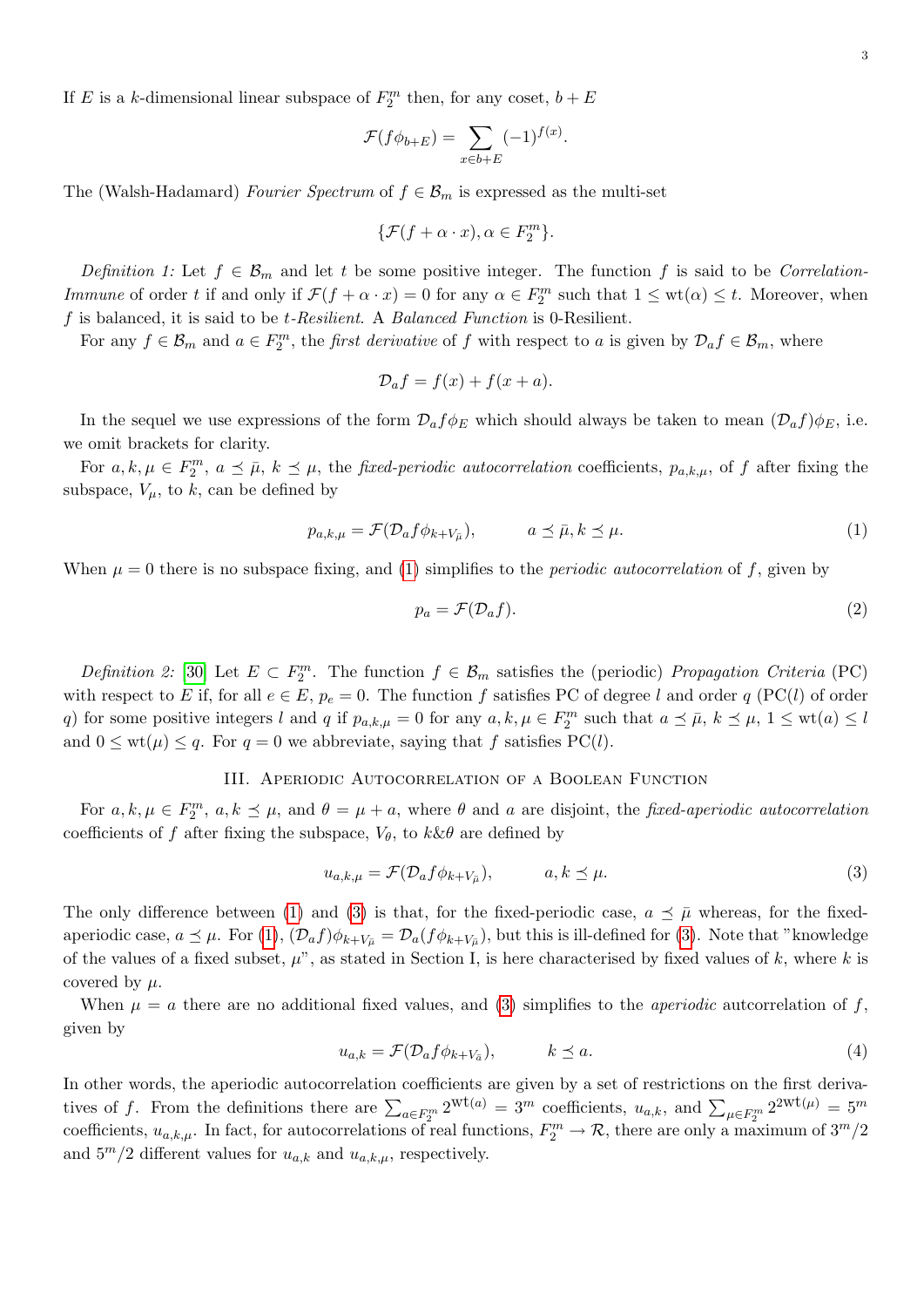The fixed-aperiodic autocorrelation of a boolean function over a subspace is related to the *Extended Propa*gation Criteria (EPC) as defined by Preneel et al. in [\[30\]](#page-21-0). This was investigated by Carlet in [\[5\]](#page-20-0). However, the aperiodic property is more accurately characterised by a criteria we define as Aperiodic Propagation Criteria (APC). We first, therefore, explain why [\(3\)](#page-2-1) is an aperiodic (non-modular) metric, and later we return to the definitions of both APC and EPC.

<span id="page-3-3"></span>Proposition 1: The periodic autocorrelations of [\(1\)](#page-2-0) and [\(2\)](#page-2-2) can be expressed as modular (periodic) multivariate polynomial multiplications, and the aperiodic autocorrelations of [\(3\)](#page-2-1) and [\(4\)](#page-2-3) can be expressed as non-modular (aperiodic) multivariate polynomial multiplications.

*Proof:* Let  $p_a$  and  $u_{a,k}$  be as defined in [\(2\)](#page-2-2) and [\(4\)](#page-2-3), respectively. Let  $z \in C_2^m$ . Define  $v(z)$ ,  $P(z)$ , and  $A(z)$  as follows

$$
v(z) = \sum_{x \in F_2^m} (-1)^{f(x)} \prod_{i \in \mathcal{Z}_m} z_i^{x_i}
$$
  
\n
$$
P(z) = \sum_{a \in F_2^m} p_a \prod_{i \in \mathcal{Z}_m} z_i^{a_i}
$$
  
\n
$$
A(z) = \sum_{k, a \in F_2^m, k \le a} u_{a,k} \prod_{i \in \mathcal{Z}_m} z_i^{a_i (-1)^{k_i}}
$$

Then an expansion verifies the following modular and non-modular relationships for  $P(z)$  and  $A(z)$ 

$$
P(z) = v(z)v(z^{-1}) \text{ (mod } \prod_{i \in \mathcal{Z}_m} (z_i^2 - 1))
$$
  
 
$$
A(z) = v(z)v(z^{-1}),
$$

respectively. The above argument carries over simply to [\(1\)](#page-2-0) (resp. [\(3\)](#page-2-1)) by first fixing a subspace  $V_{\mu}$  (resp.  $V_{\theta}$ ), then computing a modular (resp. non-modular) polynomial multiplication over the remaining subspace.

For  $a, c \in F_2^m$ , define  $G_{a,c}$  as the Fourier Spectrum of  $\mathcal{D}_a f$ , so that

<span id="page-3-2"></span><span id="page-3-1"></span>
$$
G_{a,c} = \mathcal{F}(\mathcal{D}_a f + c \cdot x). \tag{5}
$$

The fixed-aperiodic autocorrelation of f after fixing a subspace,  $V_{\theta}$ , is equivalent to a subspace Fourier Transform of the Fourier Transform of the first derivatives of f, as in the following proposition.

Proposition 2:

$$
u_{a,k,\mu} = 2^{-\text{wt}(\mu)} \sum_{c \le \mu} G_{a,c}(-1)^{k \cdot c}, \qquad a, k \le \mu,
$$

and

$$
G_{a,c} = \sum_{k \le \mu} u_{a,k,\mu} (-1)^{c \cdot k}, \qquad a, c \le \mu,
$$

where, as before, the simplification to no additional fixed values is given by assigning  $\mu = a$  above.

Proof: See Appendix A.

The relationship between aperiodic autocorrelation and its constituent periodic and negaperiodic autocorrelations is described in subsection [VIII-A](#page-16-0) of Appendix B, and relationships to the second derivative are described in subsection [VIII-B](#page-17-0) of the same Appendix.

We can establish power relationships between fixed-aperiodic coefficients and Fourier spectra of the first derivative of  $f$ , as follows

<span id="page-3-0"></span>
$$
\sum_{k \le \mu} |u_{a,k,\mu}|^2 = 2^{-\text{wt}(\mu)} \sum_{c \le \mu} |G_{a,c}|^2.
$$
 (6)

We define the fixed-aperiodic sum-of-squares with respect to a after fixing a subspace  $V_{\theta}$ , referred to as  $\sigma_{a,\mu}$ , as follows

<span id="page-3-4"></span>
$$
\sigma_{a,\mu} = \sum_{k \preceq \mu} |u_{a,k,\mu}|^2. \tag{7}
$$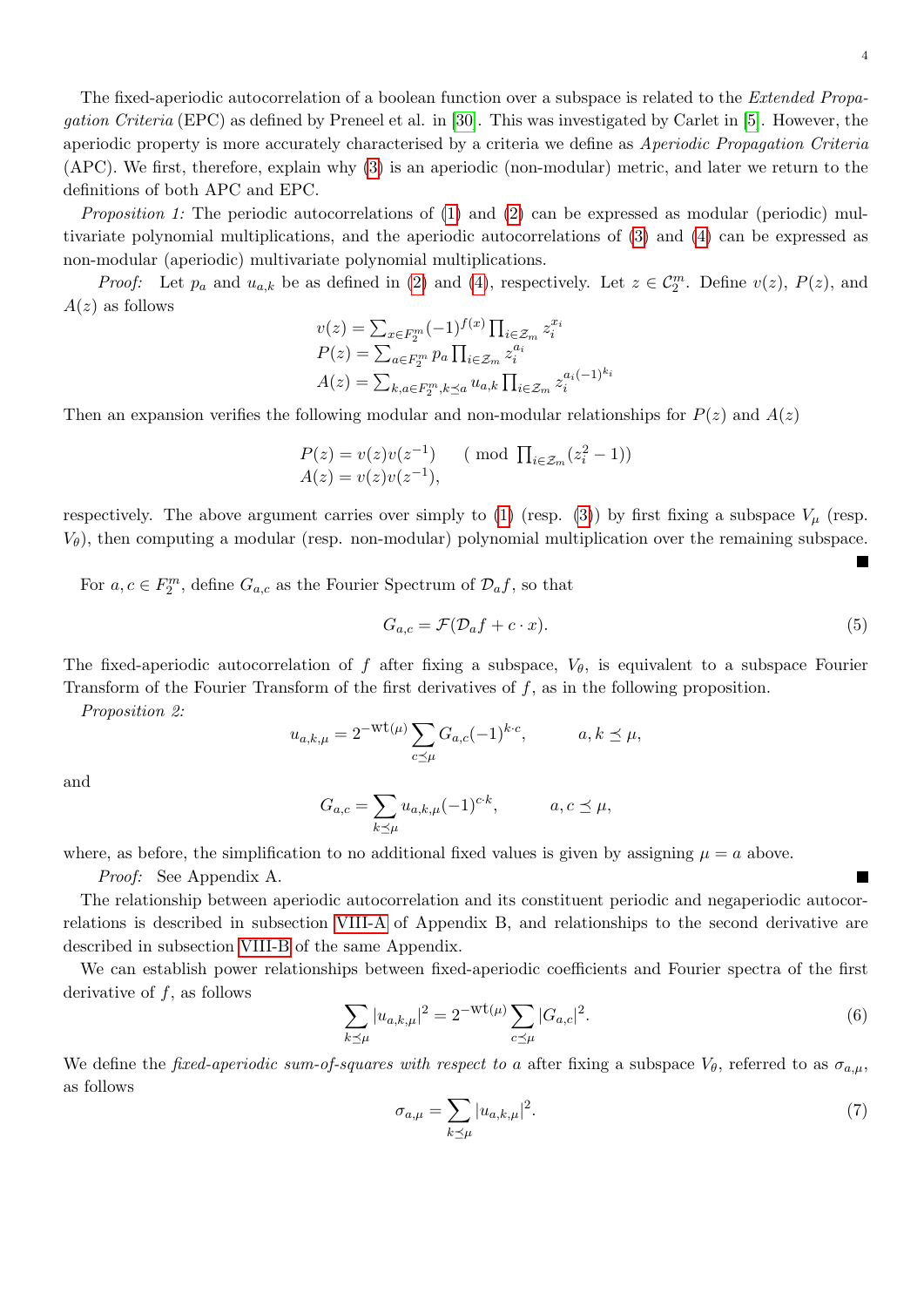By summing over all  $a, \mu \in F_2^m$  where  $a \preceq \mu$ , we arrive at an expression for the *complete fixed-aperiodic* sum-of-squares,  $\Phi$ , for f

$$
\Phi = \sum_{\mu \in F_2^m} \sum_{a \preceq \mu} \sigma_{a,\mu} = \sum_{\mu \in F_2^m} \sum_{a,k \preceq \mu} |u_{a,k,\mu}|^2.
$$
 (8)

When  $a = \mu$ , the above expression simplifies to the *aperiodic sum-of-squares* 

<span id="page-4-3"></span>
$$
\sigma = \sum_{a \in F_2^m} \sigma_a = \sum_{a \in F_2^m} \sum_{k \preceq a} |u_{a,k}|^2.
$$
\n
$$
(9)
$$

The aperiodic sum-of-squares has been investigated in [\[19\]](#page-21-5) where recursions in  $\sigma$  have been established for certain infinite quadratic boolean constructions. Of significant interest in this paper are the choices for a and  $\mu$  such that  $\sigma_{a,\mu} = 0$ , in particular for the cases where wt( $\mu$ ) is small. To this end we define *Aperiodic* Propagation Criteria as follows.

Definition 3: The function  $f \in \mathcal{B}_m$  satisfies the Aperiodic Propagation Criteria (APC) of degree l and order  $q \text{ (APC}(l) \text{ of order } q)$ , for some positive integers l and q if  $u_{a,k,\mu} = 0$  for any  $a, k, \mu \in F_2^m$  such that  $a, k \preceq \mu$ ,  $\mu = a + \theta$ ,  $1 \leq \text{wt}(a) \leq l$  and  $0 \leq \text{wt}(\theta) \leq q$ , where a and  $\theta$  are disjoint. For  $q = 0$  we abbreviate, saying that f satisfies  $APC(l)$ .

An intuitive reason for the usefulness of APC in a classical cryptographic context is as follows. Let x be the complete set of input bits  $\{x_i\}$ , let  $\mathbf{x}_{\mu}, \mathbf{x}_{\mathbf{a}} \subset \mathbf{x}$  be such that  $\mathbf{x}_{\mathbf{a}} \subset \mathbf{x}_{\mu}, |\mathbf{x}_{\mu}| \leq q + |\mathbf{x}_{\mathbf{a}}|$ , and  $|\mathbf{x}_{\mathbf{a}}| \leq l$ . Then a boolean function, f, satisfies APC(l) of order q if, for every possible  $x_\mu$ ,  $x_a$  pair, knowledge of the bits in  $x_\mu$ gives no information as to the values of the function  $\mathcal{D}_a f$ , where  $a_i = 1$  iff  $x_i \in \mathbf{x}_a$ . This definition is very similar but not identical to the *Extended Propagation Criteria* (EPC) originally defined by Preneel et al. [\[30\]](#page-21-0). In order to define EPC, we first define *extended autocorrelation*.

For  $a, k, \mu \in F_2^m$ ,  $k \leq \mu$ , and  $\theta \leq \mu$ , the *extended autocorrelation* coefficients of f after fixing the subspace,  $V_{\theta}$ , to  $k\&\theta$ , are defined by

<span id="page-4-0"></span>
$$
v_{a,k,\mu} = \mathcal{F}(\mathcal{D}_a f \phi_{k+V_{\bar{\mu}}}), \qquad k \le \mu. \tag{10}
$$

When  $\mu \preceq a$ , [\(10\)](#page-4-0) simplifies to the extended autocorrelation of f, given by

$$
v_{a,k} = \mathcal{F}(\mathcal{D}_a f \phi_{k+V_{\bar{\mu}}}), \qquad k \le a. \tag{11}
$$

Note that

<span id="page-4-2"></span><span id="page-4-1"></span>
$$
u_{a,k,\mu} = v_{a,k,\mu}, a \le \mu,
$$
 and  $u_{a,k} = v_{a,k}, a = \mu,$  (12)

so the fixed-aperiodic autocorrelation coefficients are a subset of the extended autocorrelation coefficient spectra. EPC is defined as follows.

Definition 4: [\[30\]](#page-21-0) The function  $f \in \mathcal{B}_m$  satisfies the Extended Propagation Criteria (EPC) of degree l and order q (EPC(l) of order q) for some positive integers l and q if  $v_{a,k,\mu} = 0$  for any  $a, k, \mu \in F_2^m$ , such that  $k \preceq \mu$ ,  $1 \leq \text{wt}(a) \leq l$  and  $0 \leq \text{wt}(\mu) \leq q$ . For  $q = 0$  we abbreviate, saying that f satisfies EPC(l).

An intuitive reason for the usefulness of EPC in a classical cryptographic context is as follows [\[30\]](#page-21-0), [\[5\]](#page-20-0). Let x be the complete set of input bits  $\{x_i\}$ , let  $\mathbf{x}_{\mu}, \mathbf{x}_{\mathbf{a}} \subset \mathbf{x}$  be such that  $|\mathbf{x}_{\mu}| \leq q$ , and  $|\mathbf{x}_{\mathbf{a}}| \leq l$ . Then a boolean function, f, satisfies EPC(l) of order q if, for every possible  $x_\mu$ ,  $x_a$  pair, knowledge of the bits in  $x_\mu$  gives no information as to the values of the function  $\mathcal{D}_{af}$ , where  $a_i = 1$  iff  $x_i \in \mathbf{x}_a$ .

The essential difference between APC and EPC is that, for APC the bits in the set  $x_a$  are assumed to be known. This is not necessarily the case for EPC. In practice this means that APC envisages a scenario where the ability to modify input bits from the set  $x_a$  also means that the attacker has 'free' knowledge of the values of these same bits. In other words, 'Modify' and 'Read' are not distinguished for APC, whereas they are distinguished for EPC.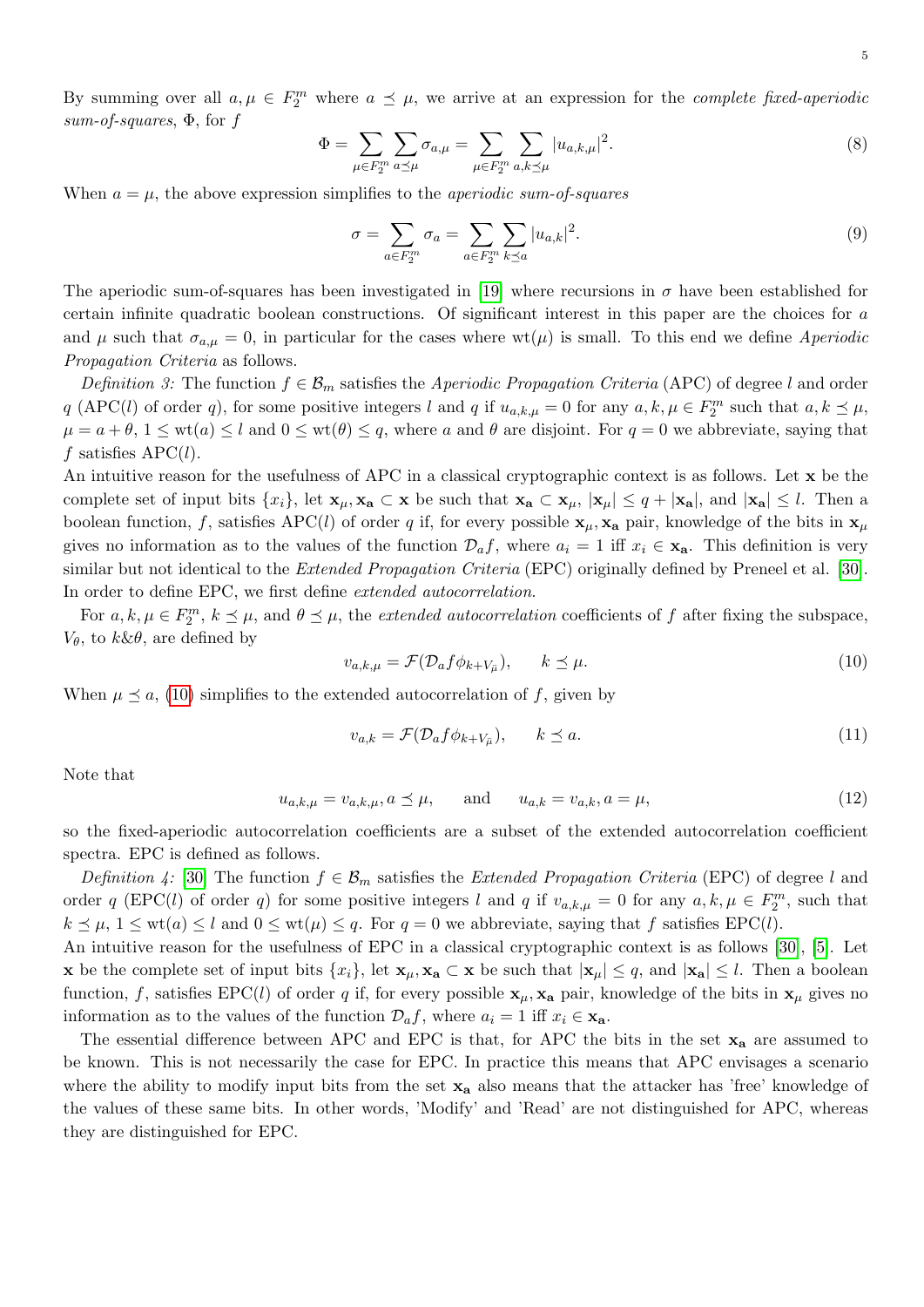<span id="page-5-3"></span>It is useful to define both APC and EPC in terms of one parameter, namely APC Distance and EPC Distance, respectively.

Definition 5: The function  $f \in \mathcal{B}_m$  has APC Distance d if it satisfies the APC(l) of order q for all positive integers, l, q, such that  $d > l + q$ .

Definition 6: The function  $f \in \mathcal{B}_m$  has EPC Distance d if it satisfies the EPC(l) of order q for all positive integers,  $l, q$ , such that  $d > l + q$ .

The following is easily verified from [\(12\)](#page-4-1)

<span id="page-5-0"></span>
$$
APC Distance(f) \le EPC Distance(f). \tag{13}
$$

Computational results suggest that, for most boolean functions, the two distances are equal. A counterexample is the clique function, namely,  $f = \sum_{i \leq j} x_i x_j$ . For  $m \geq 4$ , we have EPC Distance = 4 but APC Distance = 2.

The APC has been defined above in terms of fixed-aperiodic coefficients,  $u_{a,k,\mu}$ , but can also be defined in terms of  $G_{a,c}$ . From [\(6\)](#page-3-0) we have the following two-way implication, where  $a \preceq \mu$ 

<span id="page-5-2"></span>
$$
u_{a,k,\mu} = 0, \forall k \le \mu \qquad \Leftrightarrow \qquad G_{a,c} = 0, \forall c \le \mu. \tag{14}
$$

Preneel et al. [\[30\]](#page-21-0) and Carlet [\[5\]](#page-20-0) have given spectral characterizations of the EPC in terms of the Fourier Transform of  $\mathcal{D}_a f$ . We now re-express this characterization in terms of EPC distance and Resilience of  $\mathcal{D}_a f$ . Corollary 1:

f has EPC Distance  $d \Leftrightarrow \mathcal{D}_a f$  is  $(d - wt(a) - 1)$ -Resilient,  $\forall a, wt(a) < d$ .

Using [\(13\)](#page-5-0) we obtain the following corollary.

Corollary 2:

$$
f
$$
 has APC Distance  $d \Rightarrow D_a f$  is  $(d - wt(a) - 1)$ -Resilient,  $\forall a, wt(a) < d$ .

If  $\mathcal{D}_a f$  is  $(d - wt(a) - 1)$ -Resilient, then f may have APC distance less than d (e.g. the clique function  $f = \sum_{i < j} x_i x_j \text{ for } m \geq 3$ .

APC is slightly stricter than  $EPC<sup>1</sup>$  $EPC<sup>1</sup>$  $EPC<sup>1</sup>$  and a much stricter criteria than PC. For example, it is easily verified that the hyper-bent function

$$
f = x_0x_1x_2 + x_0x_1x_5 + x_0x_2x_3 + x_0x_4x_5 + x_1x_2x_3 + x_1x_2x_4 + x_1x_2x_5 + x_1x_3x_4
$$
  
+x\_1x\_3x\_5 + x\_1x\_4x\_5 + x\_2x\_4x\_5 + x\_0x\_3 + x\_0x\_5 + x\_1x\_4 + x\_2x\_3 + x\_3x\_4

has PC(6), but only APC(1), and further has APC Distance and EPC Distance of 2. In fact, PC acts as an upper-bound on EPC which, in turn, acts as an upper bound on APC, giving the following lemma.

Lemma 1: Let  $f$  satisfy

<span id="page-5-1"></span>
$$
PC(l)
$$
 of order q,  $EPC(l')$  of order q,  $APC(l'')$  of order q.

Then  $l'' \leq l' \leq l$ .

Fig 1. shows the scope of  $\mu$  and  $\alpha$  for EPC, APC and PC. Although EPC is more general then APC (because a is not necessarily a subset of  $\mu$ ), the "spectral region" examined by EPC is no bigger than for APC. In other words, for EPC, the part of a not covered by  $\mu$  is, in a sense, superfluous, as it refers only to the periodic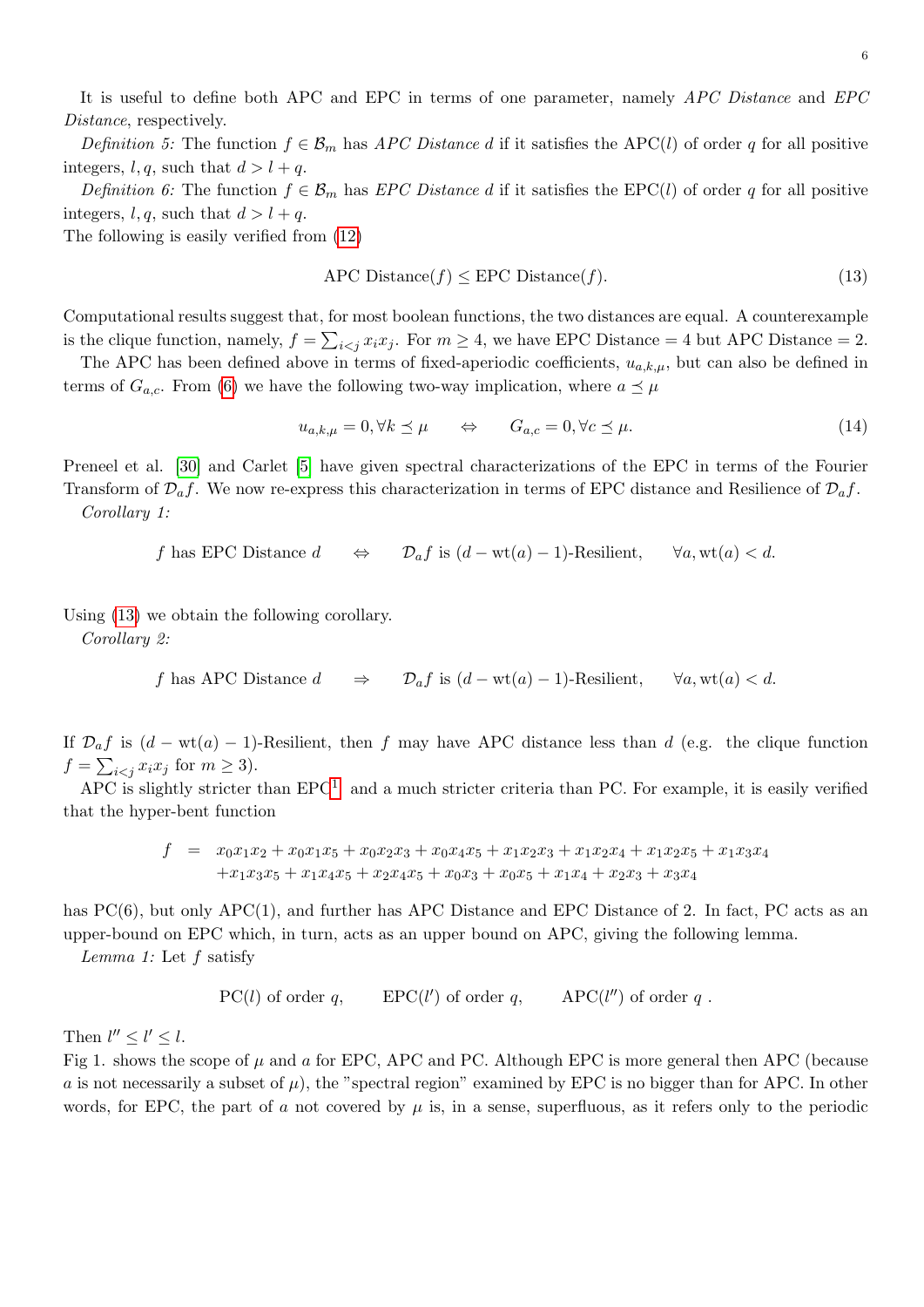

<span id="page-6-2"></span>Fig. 1

RELATIVE SCOPE OF  $\mu$  and  $a$  for Extended, Aperiodic, and Periodic autocorrelations

autocorrelation, which is a spectral subset of the aperiodic autocorrelation <sup>[2](#page-6-1)</sup>. APC, on the other hand, has no purely periodic part.

Here is a well-known quadratic construction [\[11\]](#page-21-6) for  $f \in \mathcal{B}_m$  which has APC( $\lfloor \frac{m}{2} \rfloor$  $\frac{m}{2}$ ]).

*Theorem 1:* Define  $f \in \mathcal{B}_m$ ,  $e \in F_2^m$ , and  $d \in F_2$  such that

$$
f(x) = \sum_{i=0}^{m-2} x_{\pi(i)} x_{\pi(i+1)} + e \cdot x + d,
$$

where  $\pi$  is any permutation from  $\mathbb{Z}_m$  to  $\mathbb{Z}_m$ . Then f has APC( $\lfloor \frac{m}{2} \rfloor$  $\frac{m}{2}$ ]).

Proof: See Appendix A

Unfortunately the construction of Theorem [1](#page-6-2) only gives APC Distance 2. This is because fixing variables can comprise the strength of the residual subspace function. For instance, for  $\pi$  the identity,  $\mu = 1100...$ , and  $a = 100...$  we find that  $u_{a,k,\mu} \neq 0$  and  $\text{wt}(\mu) = 2$ .

# IV. Constructions for Boolean Functions with Favourable APC

#### <span id="page-6-4"></span>A. Qubits and Local Unitary Transforms

A 'quantum bit' or qubit is an idealisation of a 2-dimensional quantum object. It is described by the vector  $(q_0, q_1)$ , such that the probablity of measuring the qubit in state 0 or state 1 is  $|q_0|^2$  or  $|q_1|^2$ , respectively, with  $|q_0|^2 + |q_1|^2 = 1$ . Similarly, m qubits comprise a  $2^m$ -dimensional object or pure <sup>[3](#page-6-3)</sup> quantum state,  $|\psi\rangle$ , as described by the vector  $s = (s_{00...0}, s_{00...1}, \ldots, s_{11...1})$  such that the probability of a joint measurement on the m qubits of  $|\psi\rangle$  yielding state i is  $|s_i|^2$ , where  $i \in \mathbb{Z}_2^m$ , and  $||s||_2^2 = \sum_{i=0,..,0}^{11...1} |s_i|^2 = 1$ , where  $||s||_p$  is the  $L_p$ -norm of s. We say that s is normalised if  $||s||_2^2 = 1$ . A local change of basis on the measurement axes is realised by evaluating  $s' = Us$ , where U is a  $2^m \times 2^m$  tensor-decomposable, unitary matrix. U is unitary if  $UU^{\dagger} = I$ , where I is the identity and  $\dagger$  means 'transpose-conjugate', and U is tensor-decomposable if it can be written as  $U = u_0 \otimes u_1 \otimes \ldots \otimes u_{m-1}$ , where the  $u_j$  are  $2 \times 2$  unitary matrices. If U is of this form then it is referred to as a Local Unitary Transform. The transform is local because it is fully tensor-decomposed. We define s and s' to be locally equivalent if  $s' = Us$  for U a Local Unitary Transform. In such a case s and s' are considered to be equivalent quantum states. It is this notion of equivalence that is exploited later in this section in the context of boolean functions. As in [\[28\]](#page-21-3), we will use a bijective mapping from a boolean

<span id="page-6-0"></span><sup>1</sup>Although the fixed-aperiodic autocorrelation coefficients are a subset of the extended autocorrelation coefficients (see [\(12\)](#page-4-1)), the interpretation of the weight of the coefficient indices as a distance measure means that APC is stricter than EPC.

<span id="page-6-1"></span><sup>&</sup>lt;sup>2</sup> By "spectral region" we mean that the  $u_{a,k,\mu}$  and  $v_{a,k,\mu}$  of f can both be computed from the  $\{I, H, N\}^m$  set of transforms, where  $\{I, H, N\}^m$  is as defined in section [IV-F.](#page-12-0) More specifically, aperiodic autocorrelation  $(u_{a,k})$  can be computed from the set of  $\{H, N\}^m$  transform coefficients, whereas periodic autocorrelation  $(p_a)$  can be computed from the  $\{H\}^m$  (Walsh-Hadamard) coefficients, which are a subset of the  $\{H, N\}^m$  transform coefficients.

<span id="page-6-3"></span><sup>3</sup> We only deal with 'pure' states in this paper.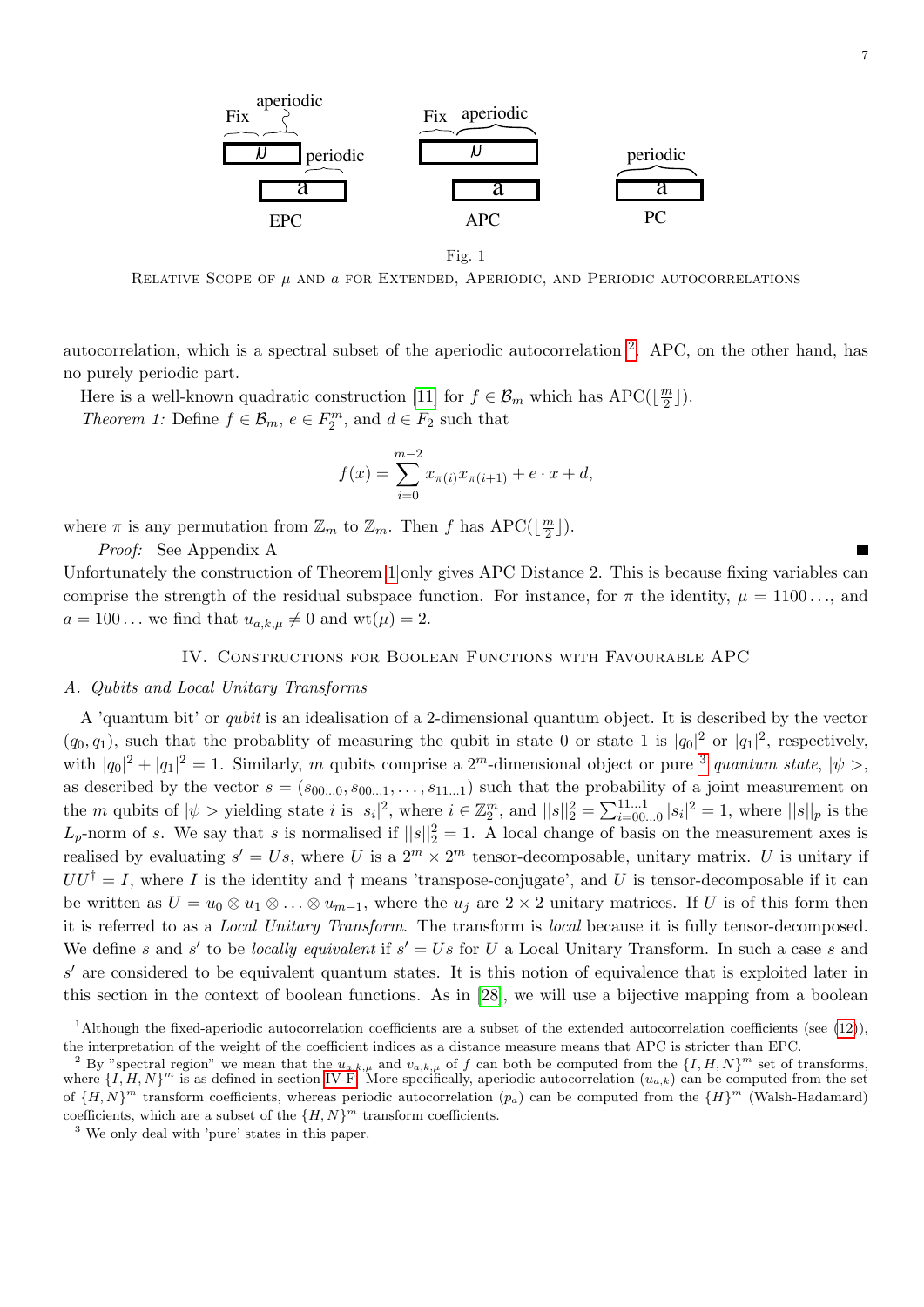function,  $f \in \mathcal{B}_m$ , to a quantum state of m qubits,  $|\psi\rangle$ , as represented by s

<span id="page-7-0"></span>
$$
|\psi\rangle \equiv s = 2^{-\frac{m}{2}} (-1)^{f(x)} \tag{15}
$$

with  $s_i = 2^{-\frac{m}{2}}(-1)^{f(x=i)}$ . Consequently we refer to qubit i as  $x_i$ . This mapping allows us to view the fixed-aperiodic autocorrelation of a boolean function in a quantum context. In particular we will see that the typical error model used to define a QECC can be related precisely to the operations associated with the fixed-aperiodic autocorrelation of a boolean function. As the QECC error set is invariant to local basis change, this means that, if  $s = 2^{-\frac{m}{2}}(-1)^{f(x)}$  and  $s' = 2^{-\frac{m}{2}}(-1)^{f'(x)}$  are locally equivalent, then f and f' have the same fixed-aperiodic autocorrelation profile.

### B. Quantum Error Correcting Codes (QECCs)

Stabilizer QECCs [\[16\]](#page-21-7), [\[33\]](#page-21-8), [\[17\]](#page-21-9), [\[18\]](#page-21-10), [\[20\]](#page-21-11) make excellent candidates for boolean functions with favourable APC. An  $[[m, k, d]]$  QECC is a code over m qubits of dimension k and distance d, where each of the  $2^k$ codewords can be thought of as a length  $2<sup>m</sup>$  normalised complex vector. The typical error-model for such a code assumes the occurence of no error, bit-flip, phase-flip, or combined phase-flip then bit-flip error on each qubit, independently, (errors I, X, Z, and Y, respectively). We introduce the *Pauli Matrices*,  $I = \begin{pmatrix} 1 & 0 \\ 0 & 1 \end{pmatrix}$ ,  $X = \begin{pmatrix} 0 & 1 \ 1 & 0 \end{pmatrix}$ ,  $Z = \begin{pmatrix} 1 & 0 \ 0 & -1 \end{pmatrix}$ ,  $Y = \begin{pmatrix} 0 & -i \ i & 0 \end{pmatrix}$  which form a linear basis for all  $2 \times 2$  complex unitary matrices. Let a quantum code of m qubits be subject to an error,  $\mathcal{E} = (\mathcal{E}_0, \mathcal{E}_1, \ldots, \mathcal{E}_{m-1})$ , such that  $\mathcal{E}_j \in \{I, X, Z, Y =$  $iXZ$  acts on qubit j, where  $i^2 = -1$ . An error from  $\mathcal E$  can be described by the Local Unitary Transform  $U_{\mathcal{E}} = \mathcal{E}_0 \otimes \mathcal{E}_1 \ldots \otimes \mathcal{E}_{m-1}$  such that  $s' = U_{\mathcal{E}} s$  takes s to the error state s'. The weight of the error vector,  $\mathcal{E}$ , is given by  $\text{wt}(\mathcal{E}) = |\{\mathcal{E}_i | \mathcal{E}_i \neq I\}|$ , and an  $[[m, k, d]]$  QECC can, by definition, detect any error vector of weight less than d. Any Stabilizer QECC can be represented by a graph over m vertices [\[33\]](#page-21-8), [\[14\]](#page-21-4), [\[37\]](#page-21-12), [\[18\]](#page-21-10), [\[15\]](#page-21-13). Quantum states with a graphical representation which have a direct interpretation as quadratic boolean functions were also investigated in [\[28\]](#page-21-3). These turn out to be QECCs of dimension  $k = 0$ , and therefore correspond to the graph states recently proposed in [\[21\]](#page-21-2), [\[38\]](#page-21-14). These QECCs also correspond to additive self-dual codes over  $GF(4)$  [\[3\]](#page-20-1), [\[20\]](#page-21-11). The mapping from an additive self-dual code over  $GF(4)$  to a graph can be understood by converting the code generator matrix over  $GF(4)$  to an equivalent form,  $G$ , such that  $G = \Gamma + \omega I$ , where  $\Gamma$  is a symmetric  $m \times m$  matrix in  $GF(2)$  with zeroes on the diagonal, and  $\omega \in GF(4)$  such that  $\omega^2 + \omega + 1 = 0$ . This conversion is always possible if the code is self-orthogonal.  $\Gamma$  is then, simultaneously, the adjacency matrix for a simple graph that represents the graph state. In this paper we also intepret this graph state as a quadratic boolean function,  $f = \sum_{j>i} \Gamma_{i,j} x_i x_j$ , where the  $\Gamma_{i,j}$  are entries of G. In other words, we exploit the equivalence of  $[[m, 0, d]]$  Stabilizer QECCs [\[17\]](#page-21-9) to quadratic boolean functions via their interpretation as simple graphs. Conversely, we interpret a quadratic boolean function as a graph state which, in turn is a Stabilizer QECC of zero dimension, using the mapping [\(15\)](#page-7-0). The QECC literature often refers to stabilizer states more abstractly as eigenvectors of a subset of error operators  $<sup>4</sup>$  $<sup>4</sup>$  $<sup>4</sup>$  but, w.l.o.g., we can associate</sup> these eigenvectors with specific states. When the dimension of the QECC is  $k = 0$  the code coincides with a single quantum state which we interpret in this paper by a quadratic boolean function and, if the distance, d, of the code is high, the state is relatively robust to errors, implying that the state is highly entangled [\[28\]](#page-21-3), [\[21\]](#page-21-2). Later in this section we also use the mapping [\(15\)](#page-7-0) to find non-stabilizer QECCS via non-quadratic boolean functions. A pure m-partite quantum state is un-entangled if its associated state vector can be fully decomposed as a tensor product. Otherwise the quantum state is considered to be entangled. There are an infinite number of metrics to describe the entanglement of an  $m$ -partite quantum state just as there are an infinite number of metrics to describe the properties of an error-correcting code [\[28\]](#page-21-3), (and, for large enough  $m$ ,

<span id="page-7-1"></span><sup>&</sup>lt;sup>4</sup> The QECC is defined by finding a subset of error operators such that any codeword in the QECC is a joint eigenvector of all operators in the subset, i.e. the codeword is 'stabilized' by this subset of error operators. The minimum distance of the QECC is then given by the minimum-weight error operator in the subset.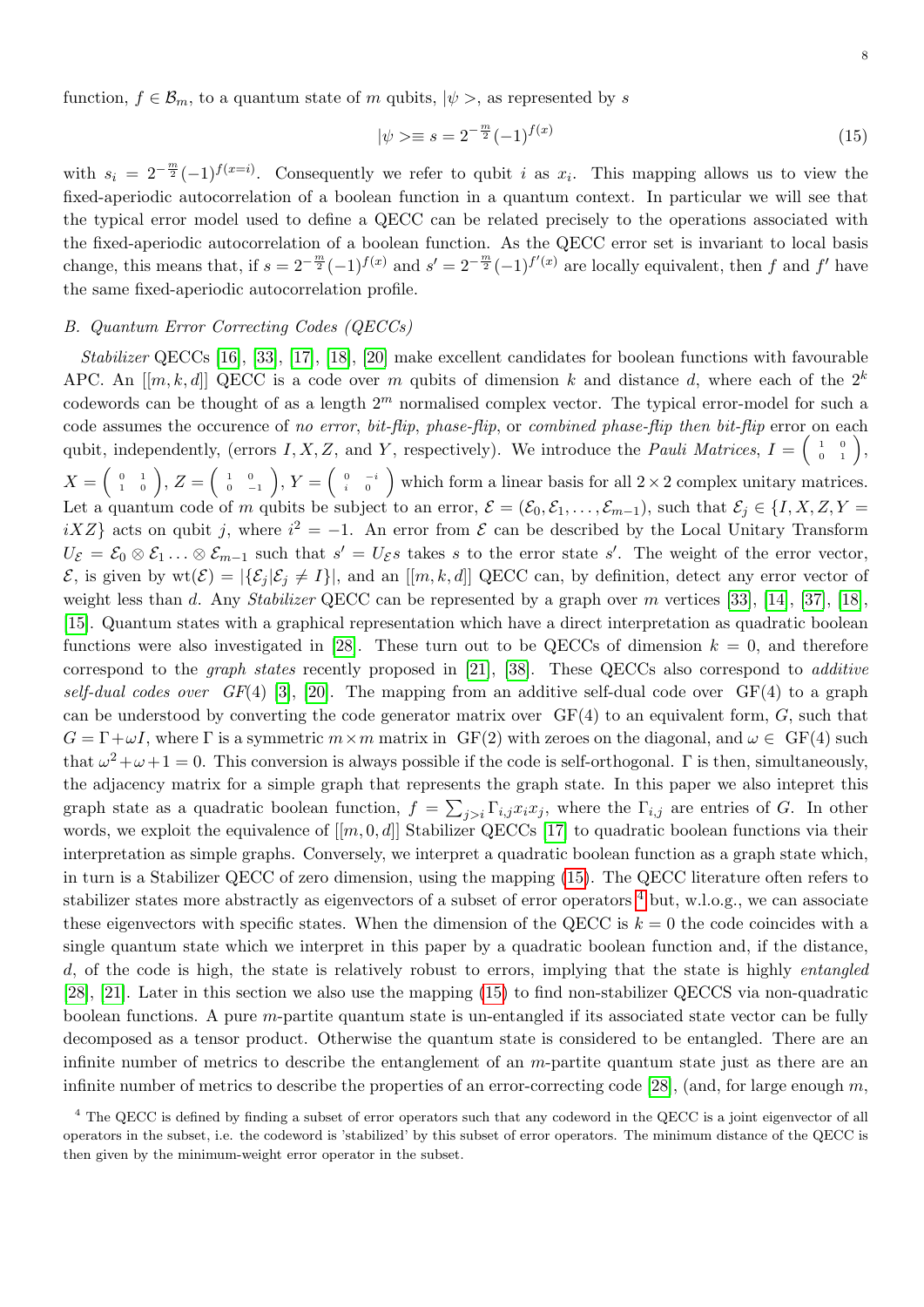most of them are intractable). Therefore any single metric is, inevitably, a partial measure. However, in this paper, we focus on the fixed-aperiodic properties of the state as giving a good indication of the entanglement of the state - certainly much more useful than just the periodic properties - with high APC Distance indicating high entanglement.

For  $|\psi\rangle$  described by f above, and  $a \in F_2^m$ ,  $a = (a_0, a_1, \ldots, a_{m-1})$ , the set of bit-flips,  $X_a$ , on  $|\psi\rangle$  on qubits  $x_i, j \in \{k | a_k = 1, 0 \le k < m\}$  can be described in terms of f as follows

$$
|\psi \rangle \to X_a(|\psi \rangle) \qquad \Leftrightarrow \qquad f(x) \to f(x+a).
$$

Similarly, for  $c \in F_2^m$ ,  $c = (c_0, c_1, \ldots, c_{m-1})$ , the set of phase-flips,  $Z_c$ , on  $|\psi\rangle$  on qubits  $x_j$ ,  $j \in \{k | c_k =$  $1, 0 \leq k < m$  can be described in terms of f as follows

$$
|\psi \rangle \to Z_c(|\psi \rangle) \qquad \Leftrightarrow \qquad f(x) \to f(x) + c \cdot x.
$$

Therefore any combination of phase-flips followed by bit-flips on  $|\psi\rangle$  can be described in terms of f as follows

<span id="page-8-0"></span>
$$
|\psi\rangle \longrightarrow X_a Z_c(|\psi\rangle) \qquad \Leftrightarrow \qquad f(x) \longrightarrow f(x+a) + c \cdot x + c \cdot a,
$$

with a combined phase-flip then bit-flip occuring at the indices covered by a&c.  $Z_cX_a(|\psi\rangle) = -X_aZ_c(|\psi\rangle)$ but to simplify the discussion in this paper we ignore post-multiplication by −1 and assume phase-flips are always performed before bit-flips.

The error-vector,  $\mathcal{E}$ , describing  $X_a Z_c(|\psi\rangle)$ , has weight wt( $\mu$ ), where  $\mu = a + \bar{a}\&c$  (i.e.  $\mu = a$  OR c). To ensure that the QECC can detect all errors of weight  $d$  it is necessary and sufficient that, for  $wt(\mu) < d$ , all error states,  $X_a Z_c(|\psi\rangle)$ , are orthogonal to  $|\psi\rangle$  with respect to the normal scalar product of vectors. If this is true then the QECC is an  $[[m, 0, d]]$  code.

Theorem 2: For  $f \in \mathcal{B}_m$ , let  $|\psi\rangle$  be a  $[[m, 0, d]]$  QECC, described by  $s = 2^{-\frac{m}{2}}(-1)^{f(x)}$ . Then f has APC Distance d. Conversely, if f has APC Distance d then s represents an  $[[m, 0, d]]$  QECC,  $|\psi \rangle$ .

Proof: See Appendix A

Remark: Theorem [2](#page-8-0) holds for f of any algebraic degree, but when f has degree 2 we are considering stabilizer QECCs. In this case, the error-subset which forms the stabilizer can be identified with the subset of fixed-aperiodic (as opposed to periodic) propagations that identify all linear structures [\[13\]](#page-21-15), [\[7\]](#page-20-2).

As stated earlier, a particularly convenient way to construct QECCs is via additive codes over GF(4). In this paper we focus on those codes of zero dimension as these relate to single boolean functions. (Higher dimension codes relate to sets of functions which will be dealt with in future work). Upper-bounds on the minimum distance of a stabilizer QECC can, for instance, be ascertained from [\[20\]](#page-21-11). These bounds depend on whether the underlying additive self-dual code over GF(4) is of Type I or Type II. For Type I codes, the minimum distance,  $d_I$ , for  $m > 1$ , satisfies

$$
d_I \leq \begin{cases} 2\lfloor \frac{m}{6} \rfloor + 1, & \text{if } m \equiv 0 \pmod{6} \\ 2\lfloor \frac{m}{6} \rfloor + 3, & \text{if } m \equiv 5 \pmod{6} \\ 2\lfloor \frac{m}{6} \rfloor + 2, & \text{otherwise.} \end{cases}
$$

For Type II codes, the minimum distance,  $d_{II}$ , for  $m > 1$ , satisfies

$$
d_{II} \le 2\lfloor \frac{m}{6} \rfloor + 2.
$$

These upper-bounds translate directly into upper-bounds on the APC Distance for quadratic boolean functions on m variables.

Г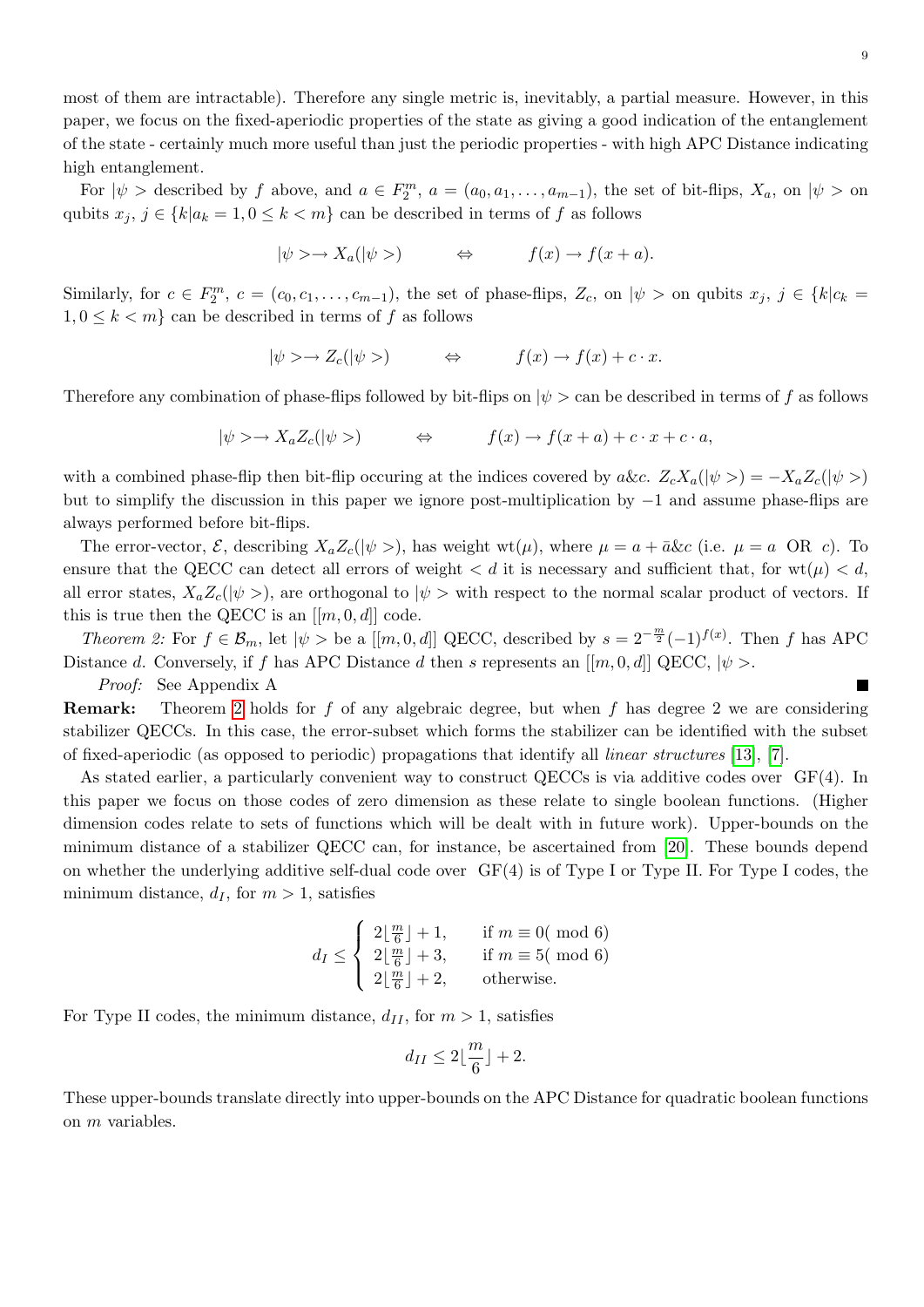### <span id="page-9-1"></span>C. Spectral Equivalence and the Vertex-Neighbour-Complement (VNC) Operation

Parker and Rijmen [\[28\]](#page-21-3) observed that quantum states represented by the clique function,  $f(x) = \sum_{i \leq j} x_i x_j$ , and the star function,  $f(x) = \sum_{i=1}^{m-1} x_0 x_i$ , are equivalent with respect to Local Unitary Transforms (and further equivalent to the generalised GHZ (Greenberger-Horne-Zeilinger) state). It turns out that, for a special subset of Local Unitary Transforms, for any pair of boolean functions which are equivalent with respect to this transform set, the APC Distance remains invariant. This invariance is already known in the context of QECCs, (i.e. for quadratic boolean functions), but the proof is extended to all boolean functions in subsection [IV-F,](#page-12-0) where the transform equivalence is described in more detail. [5](#page-9-0)

We focus here on the quadratic equivalence which has been re-formulated as a graph symmetry by Glynn [\[14\]](#page-21-4), [\[15\]](#page-21-13), where the symmetry operation is referred to as Vertex-Neighbour-Complement (VNC). It was also described independently by Hein et al. [\[21\]](#page-21-2) and Van Den Nest et al. [\[38\]](#page-21-14). In [\[31\]](#page-21-16) VNC is explicitly described via repeated actions of the so-called  $\{I, H, N\}^m$  transform set. VNC also has a history in graph theory, where it is referred to as Local Complementation by Bouchet [\[2\]](#page-20-3), who identified isotropic systems as being equivalent with respect to Local Complementation. VNC also translates into the natural equivalence between additive codes over GF(4) which preserves the weight distribution, and this is the context in which it is presented by Calderbank et al. [\[3\]](#page-20-1). Not surprisingly, isotropic systems and GF(4) additive codes are very similar structures. The VNC symmetry rule can be described as follows.

Definition 7: If the quadratic monomial  $x_ix_j$  occurs in the algebraic normal form of the quadratic boolean function f, then  $x_i$  and  $x_j$  are mutual neighbours in the graph represented by f, as described by the  $m \times m$ symmetric adjacency matrix, Γ, where  $\Gamma_{i,j} = \Gamma_{j,i} = 1$  iff  $x_i x_j$  occurs in f, and  $\Gamma_{i,j} = 0$  otherwise. For quadratic  $f, f' \in \mathcal{B}_m$ , f and f' are in the same VNC orbit if

$$
f'(x) = f(x) + \sum_{j,k \in \mathcal{N}_a, j \neq k} x_j x_k \qquad (\text{mod } 2),\tag{16}
$$

where  $\mathcal{N}_a$  comprises the neighbours of  $x_a$  in the graphical representation of f.

In the same way that a Bent function f and its dual,  $\tilde{f}$ , are equivalent with respect to a Walsh-Hadamard Transform [\[12\]](#page-21-17), so the members of a VNC-orbit represent flat spectra with respect to a certain set of Local Unitary Transforms as described in subsection [IV-F.](#page-12-0) [\[31\]](#page-21-16). Exploiting this generalised Fourier duality, one can show the following.

*Theorem 3:* [\[14\]](#page-21-4), [\[15\]](#page-21-13) Let  $f, f' \in \mathcal{B}_m$  such that f and f' are quadratic and in the same VNC orbit. Then

APC Distance
$$
(f)
$$
 = APC Distance $(f')$ .

For example, the quadratic functions

 $f_h = x_0x_1 + x_0x_3 + x_0x_4 + x_1x_2 + x_1x_5 + x_2x_3 + x_2x_5 + x_3x_4 + x_4x_5,$ 

and

$$
f'_h = x_0(x_1 + x_2 + x_3 + x_4 + x_5) + x_1x_2 + x_2x_3 + x_3x_4 + x_4x_5 + x_5x_1,
$$

are in the same orbit and therefore have the same APC distance (of 4). They are the two forms of the  $[[6, 0, 4]]$ hexacode up to graph isomorphism. The graphs associated with these two functions both satisfy a maximum Independent Set of 2, but the maximum Independent Sets of the clique and star graph, which are two members

<span id="page-9-0"></span> $5$  Note, however, that boolean functions of degree  $> 2$  with APC Distance d do not map to stabilizer QECCs as these functions no longer map to joint eigenvectors of the error-set. However, one can still interpret the functions as  $[[m, 0, d]]$  QECCs, as all errored-states of error-weight less than  $d$  are orthogonal to the unerrored state and, for large  $d$ , the quantum state is highlyentangled.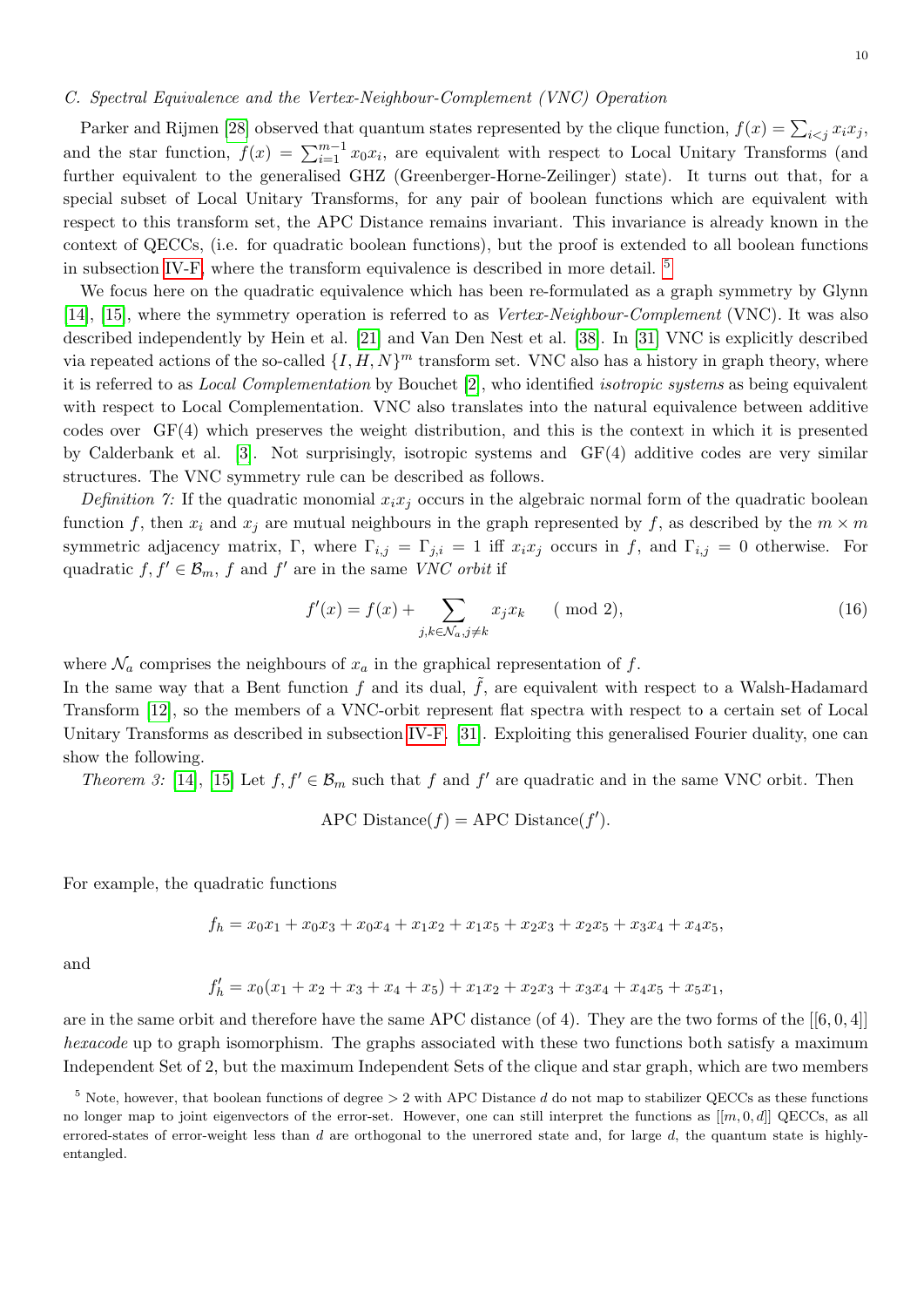of another VNC orbit, are 1 and  $m-1$  respectively. In general, VNC orbits which only comprise graphs with low maximum Independent Sets represent quadratic boolean functions with high APC Distance [\[9\]](#page-20-4), [\[10\]](#page-20-5).

To illustrate the interpretation of the graph as a GF(4) additive code, consider the hexacode as represented by the boolean function,  $f_h$ , above. Then an associated generator matrix for the  $[6, 2^6, 4]$  additive code over GF(4) can immediately be written as

| w10110 |   |
|--------|---|
| 1w1001 |   |
| 01w101 |   |
| 101w10 | , |
| 1001w1 |   |
| 01101w |   |

where  $w \in \text{GF}(4)$ ,  $w^2 + w + 1 = 0$ .

It has been shown by Calderbank et al. (up to  $m = 5$ ) [\[3\]](#page-20-1), by Hohn (up to  $m = 7$ ) [\[22\]](#page-21-18), by Glynn et al. (up to  $m = 9$  [\[15\]](#page-21-13), by Hein et al. (up to  $m = 7$ ) [\[21\]](#page-21-2), and by Danielsen (up to  $m = 12$ ) [\[10\]](#page-20-5) that, up to graph isomorphism, the number of VNC-orbits for quadratic boolean functions that represent connected graphs is

| $\frac{1}{2}$ #orbits 1 1 1 2 4 11 26 101 440 3132 40457 1274068 |  |  |  |  |  |  |
|------------------------------------------------------------------|--|--|--|--|--|--|

This sequence exists as sequence A090899 in [The On-Line Encylopedia of Integer Sequences](http://www.research.att.com/~njas/sequences/) [\[35\]](#page-21-19). A database of orbit representatives up to  $m = 12$  can be obtained from http://www.ii.uib.no/ $\text{'lared/vncorbits/}.$ 

# <span id="page-10-0"></span>D. Examples

Consider the following important construction. Let p be a prime integer of the form  $4k + 1$ . Assign  $a_{ij} = 1$ iff j – i is a quadratic residue, mod p, and  $a_{ij} = 0$  otherwise. Let  $f \in \mathcal{B}_p$  be a quadratic boolean function defined by

$$
f(x) = \sum_{i < j} a_{ij} x_i x_j.
$$

Then f has favourable APC distance. The  $m \times m$  symmetric adjacency matrix, Γ, where  $\Gamma_{i,j} = \Gamma_{j,i} = 1$  iff  $a_{i,j} = 1$ , represents the *Paley Graph* which is well-known in the graph-theoretic literature.

We extend the above construction by 'bordering' the function, as follows. With  $f$  as defined above, let  $g \in \mathcal{B}_{p+1}$  be a quadratic boolean function defined by

$$
g(x) = f(x) + x_p \sum_{i=0}^{p-1} x_i.
$$

Then *q* has favourable APC distance.

As an example, for  $p = 5$ ,  $f(x) = x_0x_1 + x_1x_2 + x_2x_3 + x_3x_4 + x_4x_0$ , and  $g(x) = f(x) + x_5(x_0 + x_1 + x_2 + x_3 + x_4)$ . f has APC distance 3 and q has APC Distance 4. q is unique over the 6-variable quadratics in achieving an optimal APC Distance of 4. g is the hexacode over  $GF(4)$  (a code which is both linear and additive over  $GF(4)$ . g was identified as being a highly-entangled 6-qubit quantum state in [\[28\]](#page-21-3). Another example with  $p = 29$ , f has an APC Distance of 11 and q has an APC Distance of 12.

For  $m = 12$  variables the QECC with optimal distance is the *dodecacode* which maps to a function with APC Distance 6. Its VNC orbit can be represented by the boolean function

 $f = 03,07,08,09,0B,14,16,18,19,1A,25,26,27,2A,2B,36,38,3A,3B,46,47,49,4B,57,58,59,5A,69,7A,8B,$ 

where  $ij, kl$  denotes  $x_i x_j + x_k x_l, \ldots$ , etc. It is interesting to note that both the hexacode and dodecode can be represented by graphs which have minimal node degree for every node, namely 3 and 5, these being one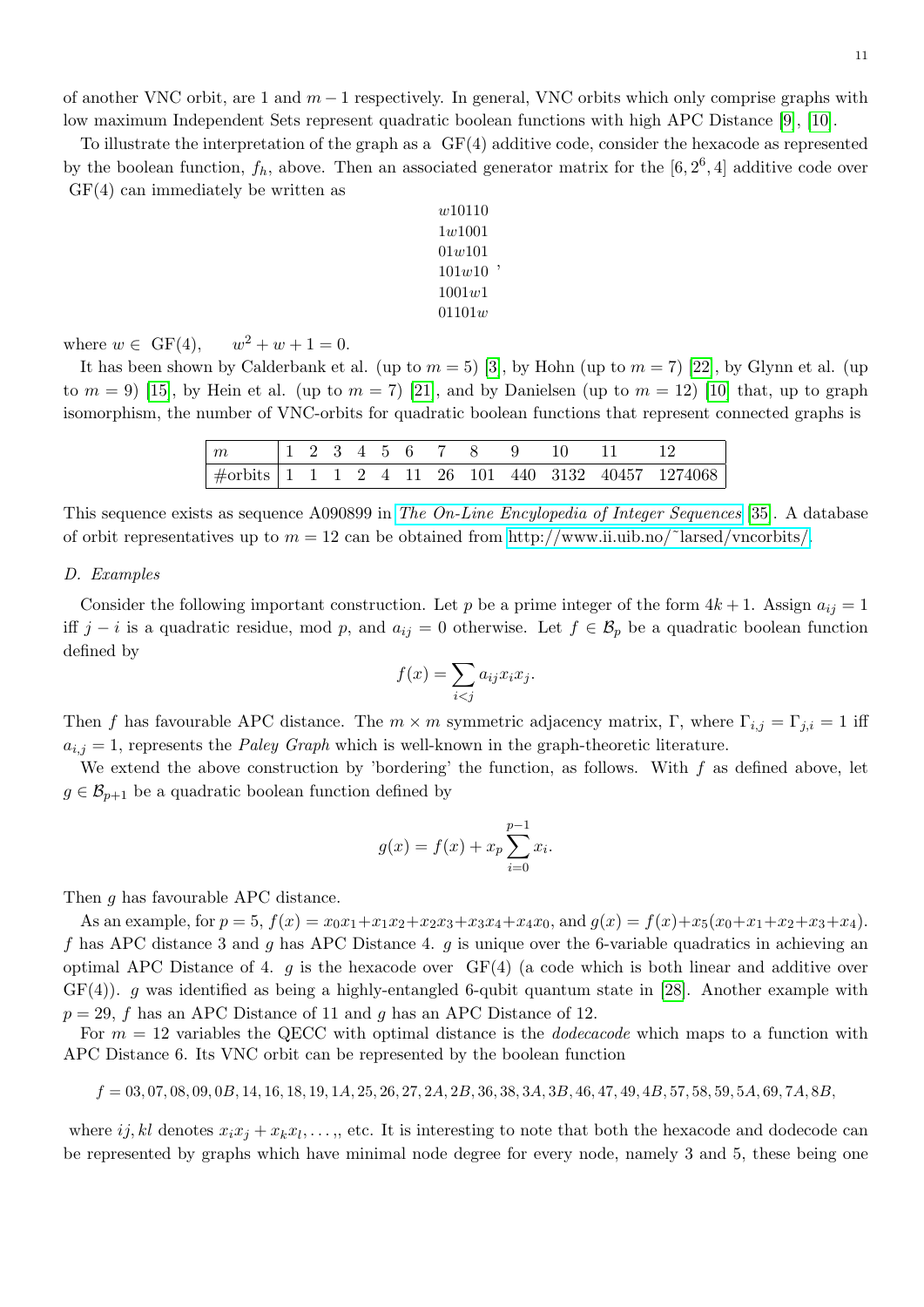less than their respective distances, d. These minimal representations appear to be possible for many optimal QECCs although not all. In particular, a partial (but significant) search did not reveal a graph with node degree 11 in the VNC orbit of the graph of the [[30, 0, 12]] QECC.

We are also able to use the VNC orbit to improve the resiliency of our function combined with the addition of a suitable linear function to the quadratic function identified. This addition of a linear term does not change the APC. The VNC orbit is particularly useful in this context as the maximum resiliency achievable can change over the orbit. For example, as discussed previously, there are two versions of the hexacode to within graph isomorphism - namely  $f_h$  and  $f'_h$ . One of these functions,  $f'_h$ , is Bent (i.e. satisfies PC(n)), and so cannot be resilient for any linear offset. The other function is correlation-immune of order 1 and the maximum achievable resiliency is 0 by choosing, say, the balanced function,  $f_h + x_0$ . Typically the maximum achievable resiliency for functions with favourable APC will be low [\[7\]](#page-20-2).

# E. Aperiodic Properties of Boolean Functions of Algebraic Degree  $> 2$

To the best of our knowledge, QECCs represented by boolean functions of degree greater than two have not been examined in the literature. These will, in general, be non-stabilizer QECCs, as the boolean functions no longer map to eigenvectors of the error set, so one must be careful how to use these QECCs. However APC remains well-defined for such functions. We are particularly interested in boolean functions of high degree so as to avoid potential algebraic attacks. From a quantum standpoint, in general, one may expect the QECC minimum distance to decrease as algebraic degree rise. We now consider the APC Distance of such functions. These functions can also be referred to as hypergraph states. Note that Carlet [\[5\]](#page-20-0) has proposed non-quadratic boolean functions with favourable EPC properties based on Kerdock and Preparata codes.

An exhaustive computer search, making use of *nauty* [\[26\]](#page-21-20), reveals that no boolean function of  $m = 4$  or 5 variables and of degree > 2 satisfies an APC Distance greater than 2. However, there are 24 cubic functions of  $m = 6$  variables which satisfy an APC Distance of 3. These 24 functions are inequivalent with respect to symmetries discussed in subsections [IX-B](#page-18-0) and [IX-C](#page-18-1) of Appendix C. For example  $f = x_1x_3x_5 + x_1x_2x_5 +$  $x_3x_4x_5+x_2x_4x_5+x_0x_1x_3+x_0x_1x_2+x_0x_3x_4+x_0x_2x_4+x_0x_4+x_0x_5+x_1x_2+x_1x_4+x_2x_3+x_2x_5+x_3x_4+x_3x_5+x_4x_5$ satisfies has APC and EPC Distances of 3. By incorporating nauty [\[26\]](#page-21-20) into a computer search, it was found that no cubic functions of 6 variables achieve an APC Distance greater than 3. By searching all inequivalent boolean functions with just one non-quadratic term we found 7-variable and 8-variable functions with APC Distances 3 and 4, respectively. For example  $f = x_1x_3x_5+x_0x_1+x_0x_2+x_1x_6+x_2x_5+x_3x_4+x_3x_6+x_4x_5+x_5x_6$ and  $f = x_0x_1x_2x_3+x_0x_4+x_0x_5+x_1x_4+x_1x_6+x_2x_5+x_2x_6+x_3x_4+x_3x_5+x_3x_6$  have APC and EPC Distances of 3, and  $f = x_0x_1x_2 + x_0x_4 + x_0x_5 + x_0x_7 + x_1x_4 + x_1x_6 + x_1x_7 + x_2x_5 + x_2x_6 + x_2x_7 + x_3x_4 + x_3x_5 + x_3x_6$ and  $f = x_0x_1x_2x_3 + x_0x_4 + x_0x_5 + x_0x_6 + x_1x_4 + x_1x_5 + x_1x_7 + x_2x_4 + x_2x_6 + x_2x_7 + x_3x_5 + x_3x_6 + x_3x_7$  have APC and EPC Distances of 4. These results equal the best distances achievable using quadratic functions.

The Maiorana-McFarland construction [\[12\]](#page-21-17) is as follows.

<span id="page-11-0"></span>
$$
f(y, z) = y \cdot \lambda(z) + g(z),\tag{17}
$$

where  $f \in \mathcal{B}_{r+s}, y \in F_2^r, z \in F_2^s, g(z) \in \mathcal{B}_s$ , and  $\lambda$  maps  $F_2^s$  to  $F_2^r$ . Following [\[5\]](#page-20-0), the above examples of 7-variable and 8-variable functions can both be described using [\(17\)](#page-11-0) with  $\lambda$  a linear map and  $g(z)$  the nonquadratic part. We have found, as shown above, functions of this kind with favourable APC but, as pointed out by Carlet [\[5\]](#page-20-0), the reliance on  $g(z)$  to make the function non-quadratic may lead to cryptanalytic attack. A more interesting set of functions is obtained by changing  $\lambda$  to a non-linear mapping. Carlet constructs such functions with favourable EPC in [\[5\]](#page-20-0), based on nonlinear Kerdock/Preparata mappings. We can, trivially, use Lemma [1](#page-5-1) to state that, for the Kerdock/Preparata-based constructions of [\[5\]](#page-20-0), the resultant  $2^{m+1}$ -variable functions satisfy APC(l) of order  $2^{m-1} - 2^{m/2-1} - 1$ , with maximum possible  $l \leq 5$ , or APC(l) of order 5 with maximum possible  $l \leq 2^{m-1} - 2^{m/2-1} - 1$ . Moreover, using [\(13\)](#page-5-0), both the EPC and APC Distances for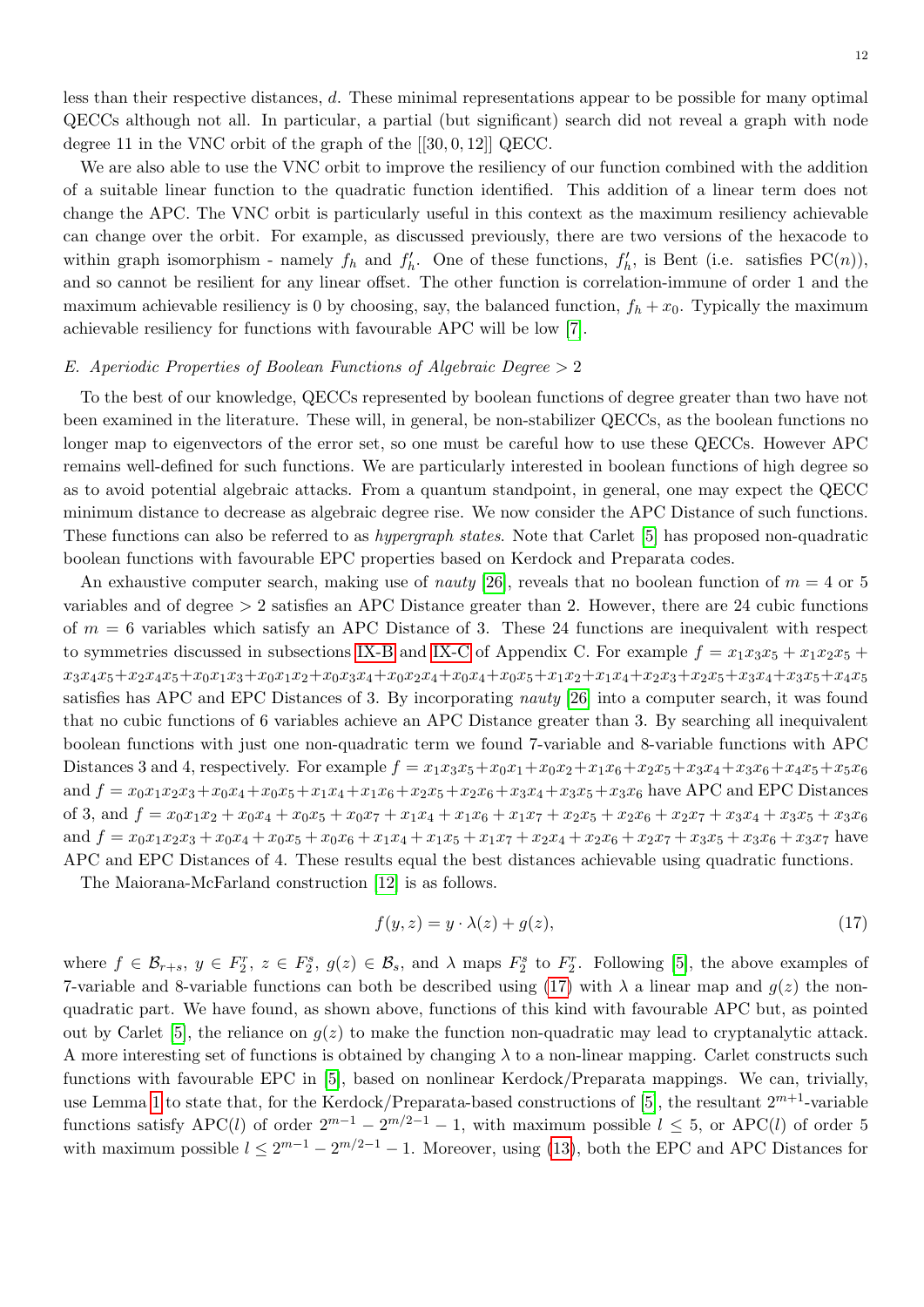such functions are upper-bounded by  $2^{m-1} - 2^{m/2-1} + 5$ . From [\(17\)](#page-11-0), the Maiorana-McFarland construction is bipartite with a maximum *Independent Set* of its associated hypergraph being  $\geq r$ . Typically one chooses  $r = s$ , but VNC-orbits for the graphs of the best QECCs maintain a small maximum Independent Set for every member of the orbit, i.e.  $r \ll s$ , with  $q(z)$  an APC-favourable sub-graph. We expect, similarly, that constructions for boolean functions of algebraic degree  $> 2$  (hypergraphs) with favourable APC should also have a small Independent Set for their quadratic part, with  $q(z)$  constructed recursively in the same way. Over 32 variables the Maiorana-McFarland constructions of Carlet [\[5\]](#page-20-0) satisfy an APC Distance upper-bounded by 11 and the maximum Independent Set of the quadratic part of the functions is 16. In contrast the 30-variable function of subsection [IV-D](#page-10-0) satisfies APC Distance 12, and the graph describing this quadratic function has a maximum Independent Set of only 6. Moreover a partial search of 9779546 functions from within the (huge) VNC orbit of this 30-variable function did not reveal a maximum Independent Set greater than 7.

# <span id="page-12-0"></span>F. Orbits of Boolean Functions with respect to the  $\{I, H, N\}^m$  Transform Set

We describe how an orbit of boolean functions can be generated such that any two members of the orbit are spectral 'duals' with respect to a certain Local Unitary Transform (LUT) taken from a set of transforms called the  $\{I, H, N\}^m$  set (using and refining the terminology introduced by Parker in [\[29\]](#page-21-21)). The APC Distance is invariant over this orbit.

For  $a, b \in F_2^m$ , define  $a + b$  such that  $0 + 0 = 0$ ,  $1 + 0 = 0 + 1 = 1$ , and  $1 + 1 = 2$ . Moreover, for  $h \in F_2$  and  $c \in \mathcal{Z}$ , define ch to be in  $\{0, c\}$ .

Let  $f \in \mathcal{B}_m$  and  $\theta, r, \alpha, e \in F_2^m$  such that  $r \preceq \theta$  and  $\alpha, e \preceq \overline{\theta}$ . Then each pair of values of e and  $\theta$  describe one of  $3^m$  possible Local Unitary Transforms taken from the so-called  $\{I, H, N\}^m$  set, as follows

<span id="page-12-1"></span>
$$
s_{e,\theta}(z) = 2^{\frac{\text{wt}(\theta)}{2}} \sum_{x \in r + V_{\bar{\theta}}} i^{2(f(x) + \alpha)\tilde{+}e},\tag{18}
$$

where  $z = \alpha + r$ ,  $i^2 = -1$ , and  $s_{e,\theta} \in C^{2^m}$ . In related papers [\[28\]](#page-21-3), [\[29\]](#page-21-21), [\[31\]](#page-21-16) the  $\{I, H, N\}^m$  transform set is described as the set of  $3^m$  Local Unitary Transform matrices of size  $2^m \times 2^m$ , constructed from any possible tensor product combination of the 2 × 2 unitary matrices I, H, and N, where  $I = \begin{pmatrix} 1 & 0 \\ 0 & 1 \end{pmatrix}$ ,  $H = \frac{1}{\sqrt{2}}$  $\overline{c}$  $\begin{pmatrix} 1 & 1 \\ 1 & -1 \end{pmatrix}$ and  $N = \frac{1}{\sqrt{2}}$ 2  $\begin{pmatrix} 1 & i \\ 1 & -i \end{pmatrix}$ , with  $i^2 = -1$ . In this paper we largely avoid the matrix terminology but retain the

name " $\{I, H, N\}^{mv}$ .

If, for a fixed e and  $\theta$ ,  $s_{e,\theta}$  is a flat spectrum, i.e. if  $|s_{e,\theta}(z)| = |s_{e,\theta}(z')| \ \forall z \neq z'$ , then we can write

$$
s_{e,\theta}(z) = 2^{\frac{m}{2}} w^{g_{e,\theta}(z)},
$$

where  $g_{e,\theta}(z)$  is a function from  $F_2^m$  to  $\mathcal{Z}_8^m$  and  $w^8 = 1, w \in \mathcal{C}$ .

Definition 8: Let  $f, f' \in \mathcal{B}_m$ . Then f and f' are in the same  $\{I, H, N\}^m$  orbit iff, for some choice of e and  $\theta$ ,  $s_{e,\theta}$  is a flat spectrum and  $g_{e,\theta}$  can further be written as

$$
g_{e,\theta}(z) = 4f'(z) + c \cdot z + d \quad \text{mod } 8,
$$

where  $c \in \mathcal{Z}_8^m$ , and  $d \in \mathcal{Z}_8$ .

The following Theorem has previously been proven for  $f$  quadratic but not for general  $f$ , which is proven here. The VNC Symmetry discussed in subsection [IV-C](#page-9-1) is a translation of the quadratic case of this theorem into graphical operations.

*Theorem 4:* Let  $f, f' \in \mathcal{B}_m$ . If f and f' are both in the same  $\{I, H, N\}^m$  orbit, then

APC Distance
$$
(f')
$$
 = APC Distance $(f)$ .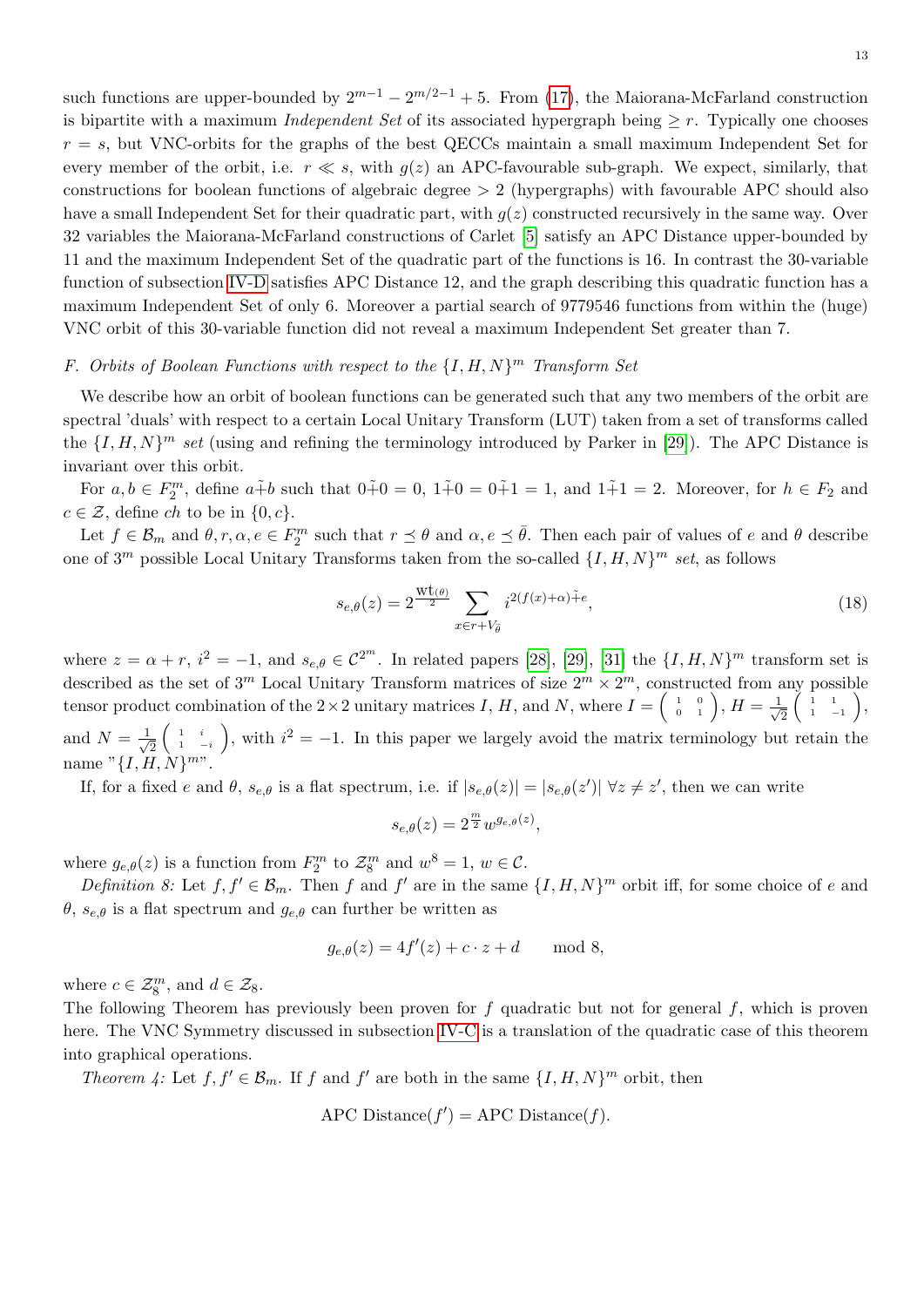Lemma 2: Let  $a, b \in \mathcal{C}^N$  be two length N complex vectors. Let U be an  $N \times N$  complex unitary (i.e. invertible) matrix such that  $a' = Ua$  and  $b' = Ub$ . Define orthogonality of vectors a and b with respect to the scalar product by the statement  $\langle a, b \rangle = 0$ . Then

<span id="page-13-2"></span>
$$
\langle a, b \rangle = 0 \quad \Rightarrow \quad \langle a', b' \rangle = 0.
$$

Let  $\mathcal{E} \in \{I, X, Y, Z\}$ , as defined in Section [IV,](#page-6-4) be the error vector acting on a 1-qubit quantum state. Then it can be shown that any transform, T, taken from the  $\{I, H, N\}$  set for  $m = 1$ , takes the error set,  $\{I, X, Y, Z\}$ to itself under conjugation. This is because the  $\{I, H, N\}$  set specifies the Local Clifford Group which is defined as the group of local unitary matrices that keeps the Pauli set of matrices over a single complex variable invariant with respect to conjugation [\[23\]](#page-21-22) (to within a global constant). Explicitly, for  $T \in \{I, H, N\}$ ,  $\mathcal{E}' = T\mathcal{E}T^{-1}$  satisfies,  $\mathcal{E}' \in \{I, X, Y, Z\}$ <sup>[6](#page-13-0)</sup>. It follows immediately that the  $\{I, H, N\}^m$  transform set, as defined in [\(18\)](#page-12-1), keeps  $\mathcal E$  within the Pauli set for any fixed m, and keeps the weight of  $\mathcal E$  invariant. We then arrive at the following Lemma.

Lemma 3: Let  $T_{e,\theta} \in \{I, H, N\}^m$  and  $\mathcal{E} \in \{I, X, Y, Z\}^m$ . Then

<span id="page-13-1"></span>
$$
\mathcal{E}' = T_{e,\theta} \mathcal{E} T_{e,\theta}^{-1} \Rightarrow \qquad \mathcal{E}' \in \{I, X, Y, Z\}^m
$$
  

$$
\Rightarrow \qquad \text{wt}(\mathcal{E}') = \text{wt}(\mathcal{E})
$$

Let a quantum state of m qubits,  $|\psi\rangle$ , be represented by a length  $2^m$  vector  $s \in C^{2^m}$ , where  $s = 2^{-\frac{m}{2}}(-1)^{f(x)}$ . We can then re-express Theorem [2](#page-8-0) as follows

$$
\text{APC Distance}(f) = d \quad \Rightarrow \quad \langle \mathcal{E}s, s \rangle = 0, \quad \forall \mathcal{E} | 0 < \text{wt}(\mathcal{E}) < d,
$$

where  $\mathcal{E} \in \{I, X, Y, Z\}^m$ . We wish to show that

$$
\text{APC Distance}(f) = d \quad \Rightarrow \quad <\mathcal{E}'s', s' > = 0, \quad \forall \mathcal{E}' | 0 < \text{wt}(\mathcal{E}') < d,
$$

where  $\mathcal{E}' \in \{I, X, Y, Z\}^m$ , and s' is any vector that occurs as a spectral output with respect to any transform taken from the  $\{I, H, N\}^m$  set. To do this we note that  $s = T_{e,\theta} s'$  for some  $T_{e,\theta} \in \{I, H, N\}^m$ . We now use Lemma [3](#page-13-1) to conjugate  $\mathcal E$  acting on s to  $\mathcal E'$  acting on s'. Now we can write  $\langle \mathcal E s, s \rangle = 0$  as

$$
=0
$$

It follows from Lemmas [2](#page-13-2) and [3](#page-13-1) that

$$
\langle \mathcal{E}' T_{e,\theta} s, T_{e,\theta} s \rangle = 0, \quad \forall \mathcal{E}' | 0 < \text{wt}(\mathcal{E}') < d
$$

The theorem follows.

**Remark:** Note that we have proved the invariance of 'APC Distance' for any s and  $s'$  in the same orbit with respect to the  $\{I, H, N\}^m$  transform set. So the proof not only holds for boolean functions, f and  $f'$ , but also more generally for f and f' functions from  $F_2^m$  to  $\mathcal{Z}_8$ . More generally still, the proof holds for any s and  $s'$ , even when s and s' represent non-flat spectra.

We next provide an example of this spectral symmetry for non-quadratic boolean functions, which generalises VNC and uses the flat spectra of a boolean function with respect to the  $\{I, H, N\}^n$  transform set to

П

<span id="page-13-0"></span><sup>&</sup>lt;sup>6</sup> Note that conjugation by H takes X to Z, Z to X, and Y to  $-Y$ . Conjugation by N takes X to  $-iY$ , Z to X, and Y to  $-Z$ . Conjugation by  $I$  takes  $X$  to  $X$ ,  $Z$  to  $Z$ , and  $Y$  to  $Y$ .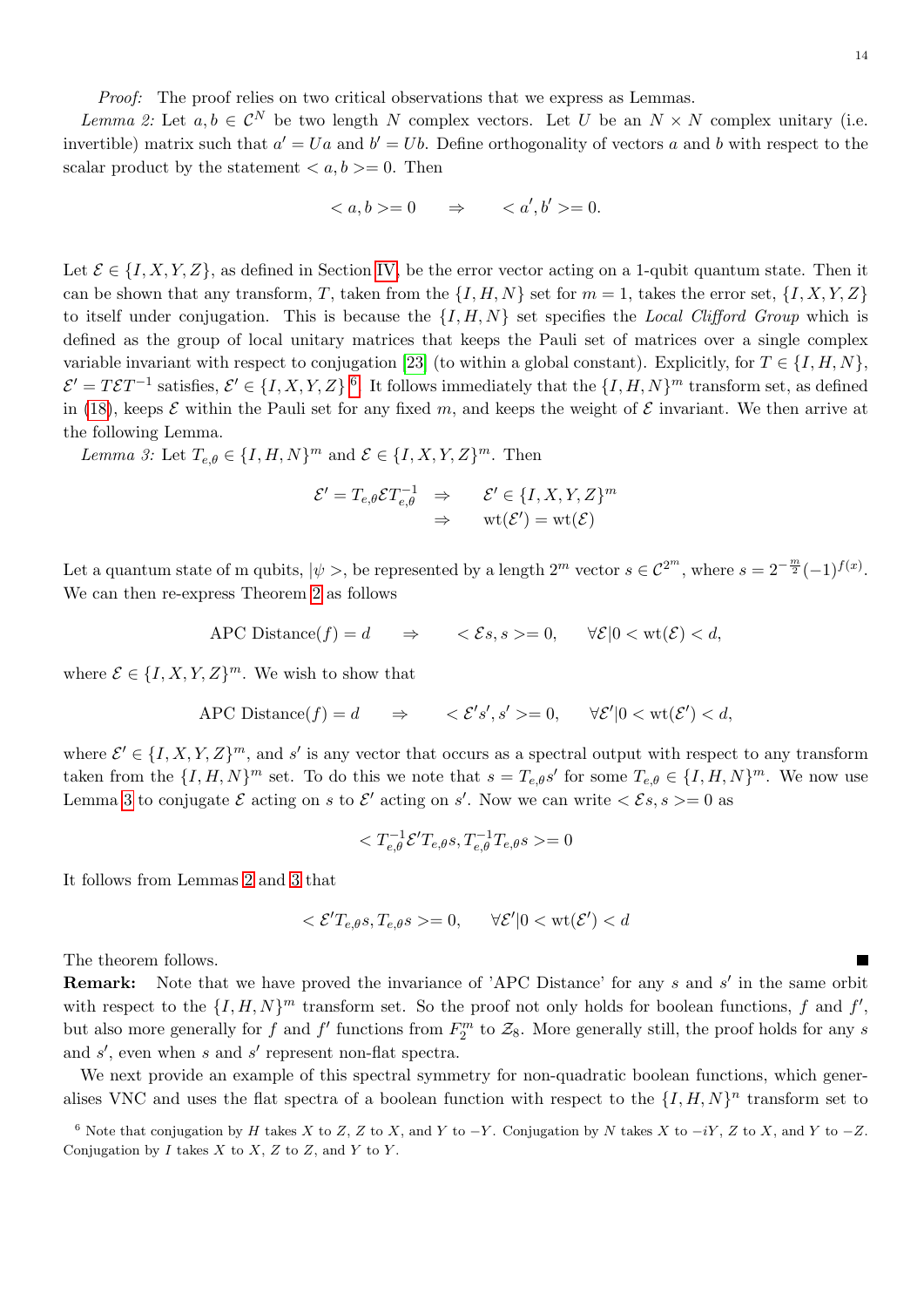15

generate an orbit of boolean functions with the same APC Distance, as described above. Consider the cubic boolean function  $x_0x_1x_2 + x_0x_1x_3 + x_0x_1x_4 + x_0x_2x_3 + x_0x_2x_4 + x_0x_5 + x_1x_3 + x_1x_5 + x_2x_4 + x_2x_5 + x_3x_4$ which has APC Distance 3. Applying the transform technique described above, we obtain 144 flat spectra of which 20 map to boolean functions. Of these 20, only 3 are inequivalent. These 3 functions are cubic and have APC Distance and EPC Distance 3. For instance,  $x_0x_1x_5 + x_0x_3x_5 + x_0x_4x_5 + x_0x_1 + x_0x_2 + x_0x_3 + x_1x_2 + x_2x_3 + x_3x_4$  $x_0x_5 + x_1x_2 + x_1x_3 + x_1x_4 + x_1x_5 + x_2x_5 + x_3x_4 + x_4x_5$  is in the same orbit and is obtained via the transform obtained by setting  $\theta = 110110$  and  $e = 001000$ . Note, however, that no linear offset of a member of this orbit is balanced, so resiliency cannot be satisfied.

# V. CONCLUSIONS

We have motivated and characterised aperiodic autocorrelation and APC for a boolean function. In particular we have equated, for quadratic boolean functions, Aperiodic Propagation Criteria (APC) Distance with the minimum distance of an associated zero-dimension Quantum Error-Correcting Code. It follows that, for quantum states which have an interpretation as boolean functions, the quantum entanglement of the state is partially described by the APC of the function. We highlighted the importance of Vertex-Neighbour-Complement (VNC) symmetry for APC analysis of quadratic boolean functions, and also gave a generalisation of VNC to boolean functions of algebraic degree > 2. We presented some results for the APC Distance of functions of degree > 2 variables and discussed possible forms future boolean constructions might take to improve APC Distance.

APC as introduced in this paper is also a potential attack scenario. Just as the generalised linear cryptanalysis of [\[29\]](#page-21-21) finds substantially higher biases over state-of-the-art S-boxes, the differential 'dual', as covered by this paper, finds substantially higher differential biases where, by 'differential' we here refer to an input differential  $\Delta x \in F_2^m$ , and an output binary (truncated) differential  $\Delta y \in F_2$ . Appendix D gives results for an exhaustive search for the worst-case differential biases of given input differential weight, taken over the linear space of selected state-of-the-art S-boxes. It is evident that significantly higher biases can be obtained by using aperiodic as opposed to periodic differentials. One should remember that the context in which the S-Box is used will determine whether a high-bias differential constitutes a weakness for the cipher. For instance, the  $9 \times 9$  Misty1 S-Box, because it is a quadratic S-box, has a linear space with periodic differential biases that occur with probability 1.0 for all weights, (i.e. it has linear structures for all weights), but these do not necessarily constitute a weakness as the S-Box is used in a Feistel structure, and in conjunction with a  $7 \times 7$ cubic S-Box. Still, the  $7 \times 7$  S-Box exhibits significantly higher aperiodic and fixed-aperiodic biases compared to periodic biases. These biases may lead to a practical block cipher attack. However, for the typical block cipher which inputs the key via XOR, one cannot exploit these higher biases by using the standard technique of piecing together differential trails through successive cipher rounds, as the 'route' of the trail will be key-dependent [\[29\]](#page-21-21), [\[36\]](#page-21-23). In other words, although aperiodic and fixed-aperiodic differentials establish much higher biases across constituent S-Boxes and, by implication, across complete block ciphers, than periodic differentials, the location of these biases across multiple rounds is strongly key-dependent. So it may be difficult to exploit these high biases. Even so, the results of this paper provide an extended theoretical framework for a boolean function, which suggests a technique where one finds a function with favourable fixed-aperiodic criteria, then one traverses, either exactly or approximately, through the orbit generated by a set of Local Unitary Transforms, so as to optimise the function with respect to the Walsh-Hadamard spectral criteria. The problem of designing an S-box (or block cipher) so that all constituent boolean functions have high APC Distance is also an interesting challenge, but the stipulation that an S-box is a balanced function from  $F_2^m$ to  $F_2^n$  may limit the achievable APC distance. Note that all S-boxes examined in Appendix D achieve only APC Distance 1 over the complete linear space of the S-box (in fact most S-boxes are not even designed to achieve  $PC(1)$ . At the end of Table I we have included the worst-case biases for the single quadratic boolean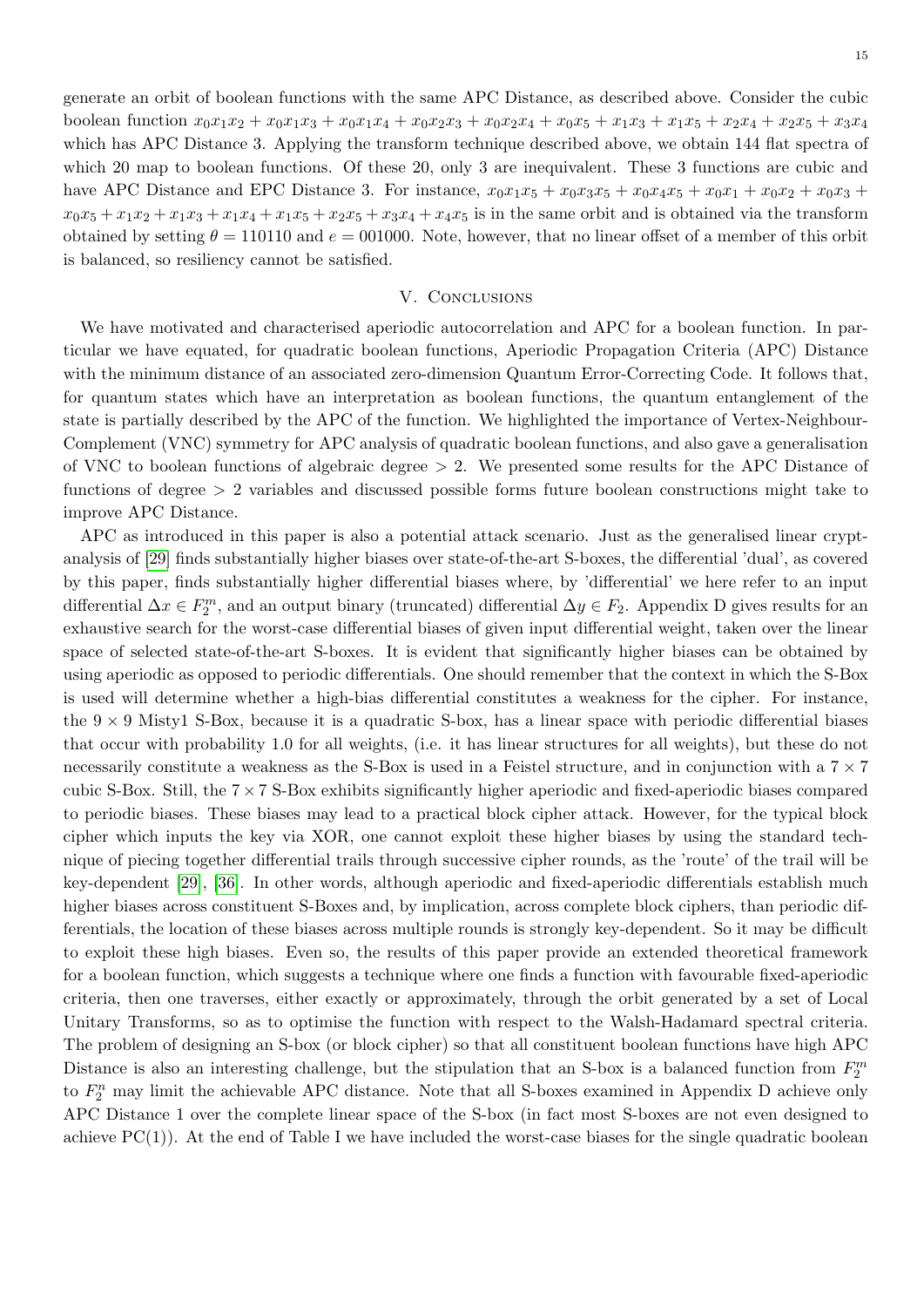function that represents the  $[[6, 0, 4]]$  hexacode. By definition, the biases are all 0.5 up to weight 4. However it is much more constraining - and remains an open problem - to construct a function (S-Box) with output in  $F_2^n$ ,  $n > 1$ , such that the low-weight biases of the linear space of the S-Box are all near to 0.5. Finally, functions with favourable APC Distance automatically have high generalised nonlinearity with respect to the generalised transform sets discussed by [\[29\]](#page-21-21) and [\[31\]](#page-21-16), e.g. with respect to  $\{I, H, N\}^m$ . This can be explained by considering a generalisation of the results of [\[6\]](#page-20-6) to larger transform sets.

## VI. Acknowledgements

The authors would like to thank Prof. Alexander Pott for reading early versions of this paper and for helpful suggestions, and Prof. Patrick Sole for helpful advice and for pointing out numerous connections with other work in the literature.

#### VII. Appendix A

Proof: (Proposition [2\)](#page-3-1): Proposition 1 of [\[4\]](#page-20-7) states

<span id="page-15-0"></span>
$$
\sum_{v \in V^{\perp}} \mathcal{F}(f + x \cdot v) = 2^{m-k} \mathcal{F}(f \phi_V), \tag{19}
$$

where k is the dimension of V. Applying  $(19)$  to  $(5)$  gives

<span id="page-15-2"></span>
$$
\sum_{c \preceq \mu} G_{a,c} = \sum_{c \preceq \mu} \mathcal{F}(\mathcal{D}_a f + c \cdot x) = 2^{\text{wt}(\mu)} \mathcal{F}(\mathcal{D}_a f \phi_{V_{\bar{\mu}}}). \tag{20}
$$

It is further stated in [\[4\]](#page-20-7) that

<span id="page-15-1"></span>
$$
\sum_{v \in V^{\perp}} \mathcal{F}(f + x \cdot v)(-1)^{k \cdot v} = 2^{m-k} \mathcal{F}(f\phi_{k+V}). \tag{21}
$$

Applying  $(21)$  to  $(3)$ ,  $(5)$  and  $(20)$  gives the result.

*Proof:* (Theorem [1\)](#page-6-2): First we compute the values of  $u_{a,k}$  for  $k = 0$  with  $\pi$  the identity permutation. Let  $u_{a,k}[m]$  denote the values of  $u_{a,k}$  for f over m variables. Below are tabulated the values of  $u_{a,0}[m]$  and the associated upper bound on the l of APC(l) inferred from these  $u_{a,0}[m]$ , for all possible assignments to the three least significant bits (lsbs) of  $a$ , where  $*$  means 'don't care.

| $a$ (lsb on the left) $u_{a,0}[m]$ |          | upper bound on $l$             |
|------------------------------------|----------|--------------------------------|
| $100 \ldots$                       |          | $\leq m$                       |
| $01 * $                            | $\theta$ | $\leq m$                       |
| $11 * $                            |          | $u_{a,0}[m-1] \le (m-1)+1=m$   |
| $001 \ldots$                       | $\cup$   | $\leq m$                       |
| $101 \ldots$                       |          | $u_{a,0}[m-2] \le (m-2)+1=m-1$ |

We are interested in the lowest value of  $l$  that we can achieve by suitable assignments to  $a$ . From the above table, the only case where the upper bound on  $l$  is lower than  $m$  is in the last row of the table. We recursively assign the lsbs of a according to this last row (e.g. for the second iteration we have  $a = 10101...$  and  $l \leq m-2$ ). By induction one concludes that  $l = \frac{m}{2}$  $\frac{m}{2}$ . As f is a quadratic function we can invoke the symmetry of Lemma [4](#page-18-2) in Appendix C to extend the result from  $u_{a,0}[m]$  to all  $u_{a,k}[m]$ . We further invoke the permutation symmetry of Lemma [5](#page-18-3) to extend the result to all functions f where  $\pi$  is not necessarily the identity permutation.

*Proof:* (Theorem [2\)](#page-8-0): Consider all bit-flip and phase-flip errors on  $|\psi\rangle$  of weight  $\langle d,$  described by a and c such that  $wt(\mu) = wt(a) + wt(\theta) < d$ , as discussed previously, where  $\mu = a + \bar{a}\&c$  and  $\theta = \bar{a}\&c$ . We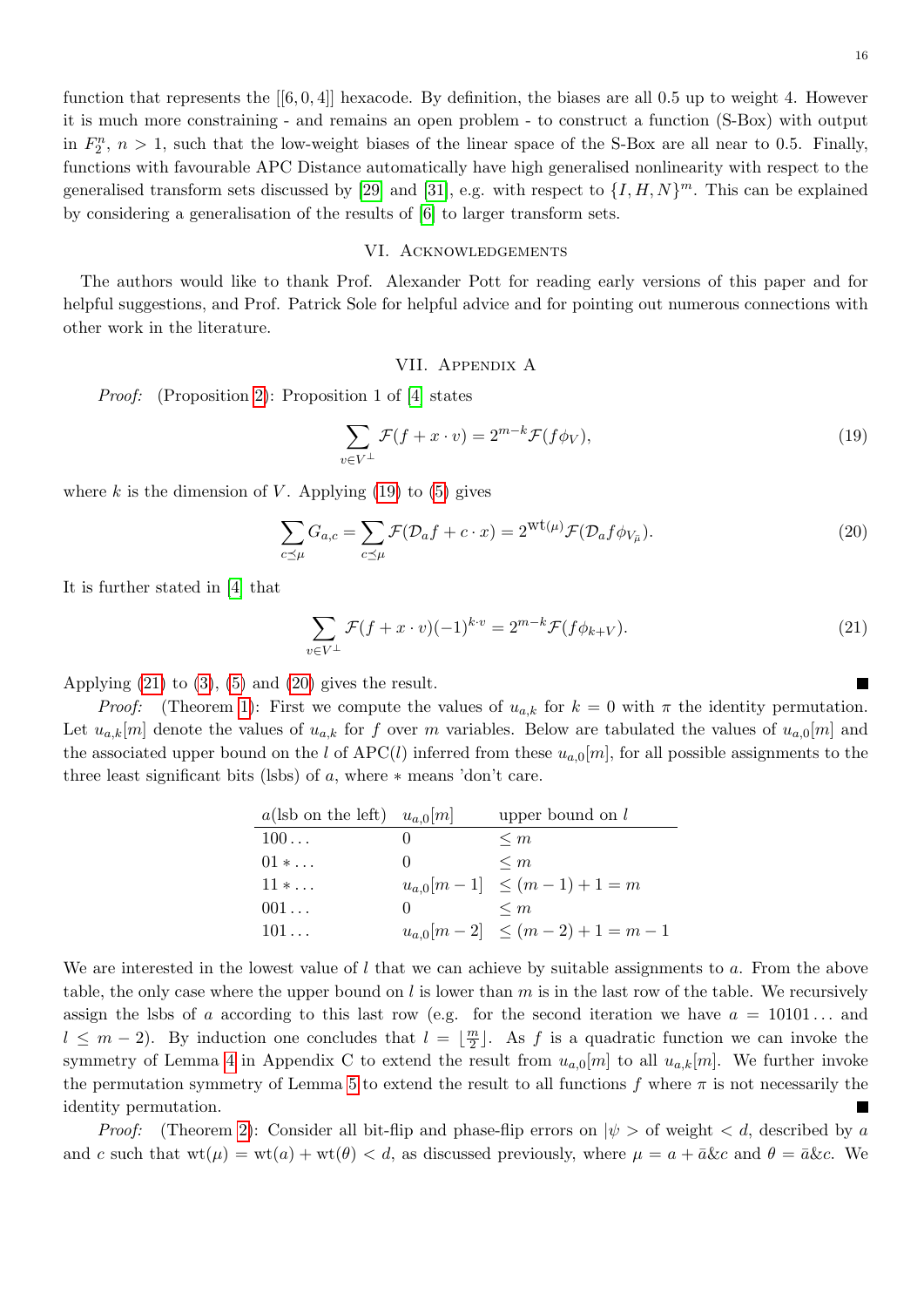know that  $X_a Z_c(|\psi\rangle)$ , is orthogonal to  $|\psi\rangle$  and this can be interpreted in terms of f by asserting that  $\mathcal{D}_{a}f + c \cdot x$  is balanced,  $\forall a, c$  such that  $wt(\mu) < d$ . In other words, from [\(5\)](#page-3-2), [\(14\)](#page-5-2), and Definition [4,](#page-4-2)  $G_{a,c} = 0$  $\forall a, c \leq \mu$ . The first part of the theorem follows from Definition [5.](#page-5-3) The converse is easily proven.

# VIII. Appendix B - Further Spectral Identities

#### <span id="page-16-0"></span>A. Periodic/Negaperiodic Autocorrelation

We here define the *periodic/negaperiodic autocorrelation* of  $f$ , and show how its coefficients are derived from the Fourier Spectra of  $\mathcal{D}_a f$ , thus allowing us to relate the periodic/negaperiodic autocorrelation with the aperiodic autocorrelation. The reason we refer to the autocorrelations as 'periodic/negaperiodic' will be explained in Proposition [3.](#page-16-1) Define the *periodic/negaperiodic autocorrelation coefficients* of f after fixing the subspace,  $V_{\theta}$ , as  $U_{a,e,r,\mu}$ , where  $a, r, \mu \in F_2^m$ ,  $e \preceq a \preceq \mu$ ,  $r \preceq \theta$ , and  $\theta = \mu + a$ , and  $\theta$  and  $a$  are disjoint. Then

<span id="page-16-2"></span>
$$
U_{a,e,r,\mu} = 2^{-\text{wt}(\theta)} \sum_{c \in e + V_{\theta}} \mathcal{F}(\mathcal{D}_a f + c \cdot x + \text{wt}(c))(-1)^{r \cdot c} = 2^{-\text{wt}(\theta)} \sum_{c \in e + V_{\theta}} \mathcal{F}(\mathcal{D}_a f + c \cdot x)(-1)^{\bar{r} \cdot c}.
$$
 (22)

When  $\mu = a$  then  $\theta = 0$  and there is no subspace fixing, so that [\(22\)](#page-16-2) simplifies to the computation of the periodic/negaperiodic autocorrelation coefficients of f, namely  $U_{a,c}$ , where  $c \preceq a$ 

<span id="page-16-3"></span>
$$
U_{a,c} = (-1)^{\text{wt}(c)} \mathcal{F}(\mathcal{D}_a f + c \cdot x) \qquad c \le a. \tag{23}
$$

There are 3<sup>m</sup> coefficients,  $U_{a,c}$ ,  $c \preceq a$ , but only 2<sup>m</sup> complete autocorrelation profiles that we can obtain from  $U_{a,c}$  as each value,  $U_{a,c}$ , is represented  $2^{\text{wt}(\bar{a})}$  times to realise a complete set of  $2^{2m}$  autocorrelation coefficients. Combining [\(5\)](#page-3-2) with [\(22\)](#page-16-2) and [\(23\)](#page-16-3) yields

<span id="page-16-4"></span>
$$
U_{a,e,r,\mu} = 2^{-\text{wt}(\theta)} \sum_{c \in e + V_{\theta}} G_{a,c}(-1)^{\bar{r}\cdot c} \qquad e \le a \le \mu, r \le \theta,
$$
\n
$$
(24)
$$

and

<span id="page-16-5"></span>
$$
U_{a,c} = (-1)^{\text{wt}(c)} G_{a,c} \qquad c \le a. \tag{25}
$$

Note that the factor of  $(-1)^{\text{wt}(c)}$  is of no significance in this paper, but we retain it for completeness.

By combining Proposition [2](#page-3-1) with [\(24\)](#page-16-4) and [\(25\)](#page-16-5) we can now express the fixed-aperiodic (non-modular) autocorrelation coefficients in terms of the periodic/negaperiodic autocorrelation coefficients, and vice versa, where  $e \preceq a \preceq \mu$ ,  $k \preceq \mu$ ,  $\theta = a + \mu$ , and  $r = k\&\theta$ 

<span id="page-16-7"></span>
$$
u_{a,k,\mu} = 2^{-\text{wt}(a)} \sum_{e \preceq a} U_{a,e,r,\mu} (-1)^{\bar{k}\cdot e}, \qquad k \preceq \mu
$$
  

$$
U_{a,e,r,\mu} = \sum_{k \preceq r+V_a} u_{a,k,\mu} (-1)^{e\cdot \bar{k}}, \qquad e \preceq a
$$
 (26)

<span id="page-16-6"></span>
$$
u_{a,k} = 2^{-\text{wt}(a)} \sum_{c \preceq a} U_{a,c} (-1)^{\bar{k} \cdot c}, \qquad k \preceq a
$$
  
\n
$$
U_{a,c} = \sum_{k \preceq a} u_{a,k} (-1)^{c \cdot \bar{k}}, \qquad c \preceq a.
$$
\n(27)

We now explain why [\(22\)](#page-16-2) and [\(23\)](#page-16-3) can be viewed as periodic/negaperiodic (modular) metrics.

Proposition 3: Each periodic/negaperiodic autocorrelation of [\(22\)](#page-16-2) and [\(23\)](#page-16-3) is specified after fixing a subspace (without fixing) by the parameters  $a, e, r, \mu$  (resp.  $a, c$ ). For each setting of the parameters, the coefficients can be calculated using multivariate polynomial multiplications which are periodially modular for the variables identified by the '1' positions of  $a\&\bar{e}$  (resp.  $a\&\bar{c}$ ), and negaperiodically modular for the variables identified by the '1' positions of  $e$  (resp.  $c$ ).

*Proof:* Let  $U_{a,c}$  be as defined in [\(23\)](#page-16-3), and let  $z \in \mathcal{C}_2^m$ . Define  $v(z)$ , and  $Q_c(z)$  as follows

<span id="page-16-1"></span>
$$
v(z) = \sum_{x \in F_2^m} (-1)^{f(x)} \prod_{i \in \mathcal{Z}_m} z_i^{x_i}
$$
  

$$
Q_c(z) = \sum_{a \in F_2^m} U_{a,c} \prod_{i \in \mathcal{Z}_m} z_i^{a_i}.
$$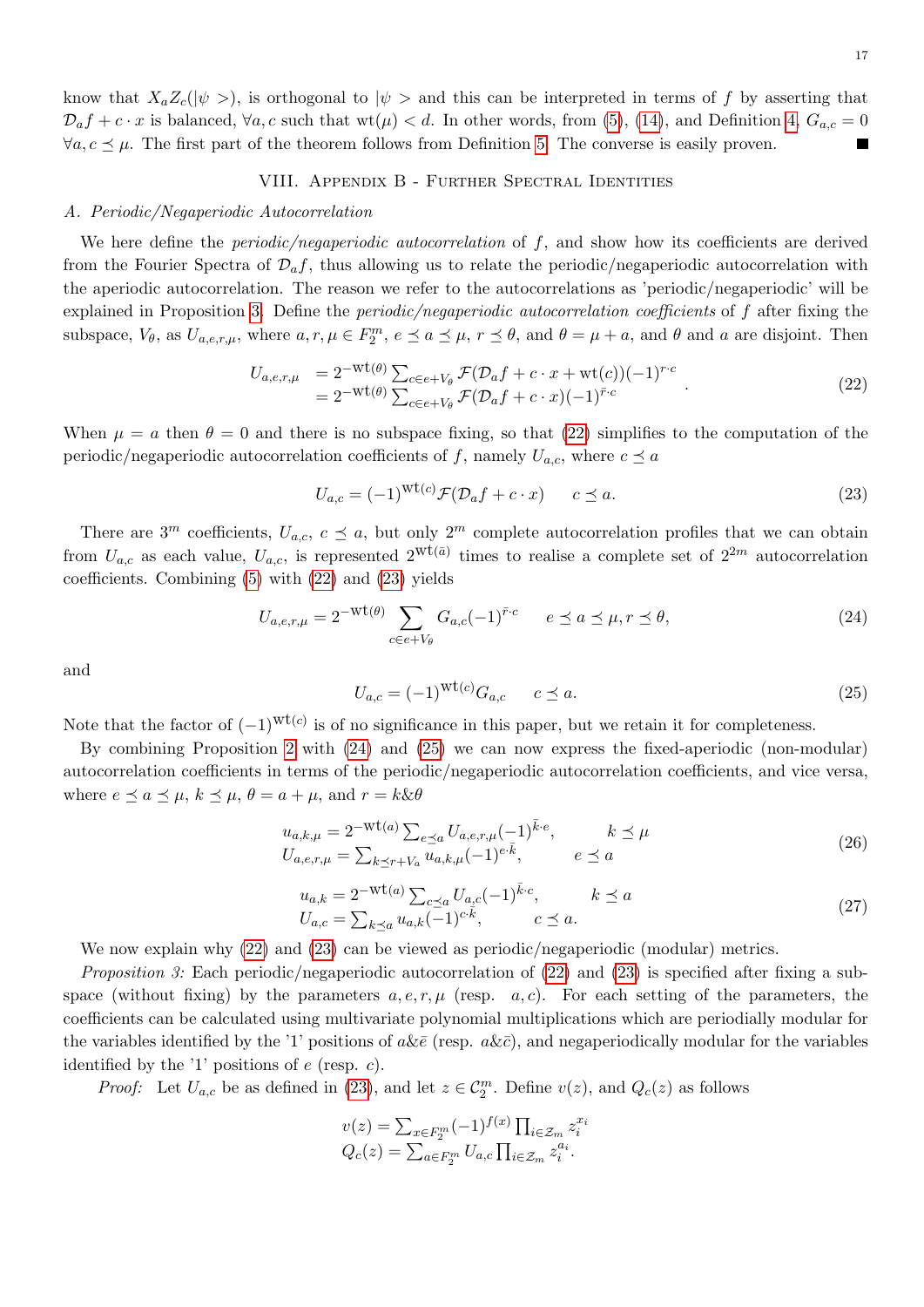Then an expansion verifies the following modular relationship for  $Q_c(z)$ 

$$
Q_c(z) = v(z)v(z^{-1})
$$
 (mod  $\prod_{i \in \mathcal{Z}_m} (z_i^2 - (-1)^{c_i})$ ).

 $Q_c(z)$  is the evaluation of a periodic (negaperiodic) multiplication for variable i if  $c_i = 0$ , (resp.  $c_i = 1$ ). The above argument then carries over to [\(22\)](#page-16-2) by first fixing the subspace  $V_{\theta}$ , then computing all possible periodic/negaperiodic multivariate polynomial multiplications over the remaining unfixed subspace. We can recover the (non-modular) polynomial  $A(z)$  of Proposition [1](#page-3-3) by applying the Chinese Remainder

Theorem (CRT) to the residue polynomials  $Q_c(z)$ . In summary

$$
A(z) = v(z)v(z^{-1}) = v(z)v(z^{-1})( \text{ mod } \prod_{i \in \mathcal{Z}_m} (z_i^4 - 1)) = \text{CRT}(\{Q_c(z)\}).
$$

In this way, we obtain an alternative derivation of [\(27\)](#page-16-6). A similar argument can be used with respect to a fixed subspace,  $V_{\theta}$ , so as to rederive [\(26\)](#page-16-7).

#### <span id="page-17-0"></span>B. Relationships to the Second Derivative

As  $G_{a,c}$  is the Fourier Spectrum of the first derivative of f, there is a natural relationship between the Fourier Power Spectra of  $G_{a,c}$  and the second derivative of f,  $\mathcal{D}_b \mathcal{D}_a f$ , where  $a, c, b \in F_2^m$ 

$$
\sum_{c \preceq \mu} |G_{a,c}|^2 (-1)^{c \cdot k} = 2^{\text{wt}(\mu)} \sum_{b \in k + V_{\bar{\mu}}} \mathcal{F}(\mathcal{D}_b \mathcal{D}_a f), \qquad k \preceq \mu.
$$

Moreover we can use Parseval's Theorem to establish the following

$$
\sum_{c \preceq \mu} |G_{a,c}|^4 = 2^{\text{wt}(\mu)} \sum_{k \preceq \mu} \left( \sum_{b \in k + V_{\bar{\mu}}} \mathcal{F}(\mathcal{D}_b \mathcal{D}_a f) \right)^2
$$

Combining the above relationship with  $(6)$ , we can establish the following upper bound on the *fixed-aperiodic* sum-of-squares with respect to a after fixing a subspace  $V_{\theta}$ , referred to as  $\sigma_{a,\mu}$ , and defined in [\(7\)](#page-3-4), in terms of the second derivative of  $f$ 

$$
\sigma_{a,\mu} \leq 2^{-2\text{wt}(\mu)} \sum_{k \preceq \mu} \left( \sum_{b \in k + V_{\bar{\mu}}} \mathcal{F}(\mathcal{D}_b \mathcal{D}_a f) \right)^2.
$$

### C. A Generalised Definition of APC

Using the results of this Appendix and Appendix C we are able to generalise [\(14\)](#page-5-2) as follows

$$
\begin{aligned}\n u_{a,k,\mu} &= 0, \forall k \le \mu & \Leftrightarrow & U_{a,e,r,\mu} &= 0, \forall e \le a, \forall r \le \theta \\
G_{a,c} &= 0, \forall c \le \mu & \Leftrightarrow & \sum_{b \in k + V_{\bar{\mu}}} \mathcal{F}(\mathcal{D}_b \mathcal{D}_a f) &= 0, \forall k \le \mu,\n\end{aligned} \tag{28}
$$

where  $a \preceq \mu$ .

# IX. Appendix C - Symmetries of Aperiodic Autocorrelation

We summarise some important conditions for simplification of the fixed-aperiodic autocorrelation profile and and/or symmetry operations that operate on a boolean function and that keep the multiset of fixed-aperiodic autocorrelation coefficients unchanged to within a multiplicative phase offset and to within a permutation of the coefficient positions within the autocorrelation profile.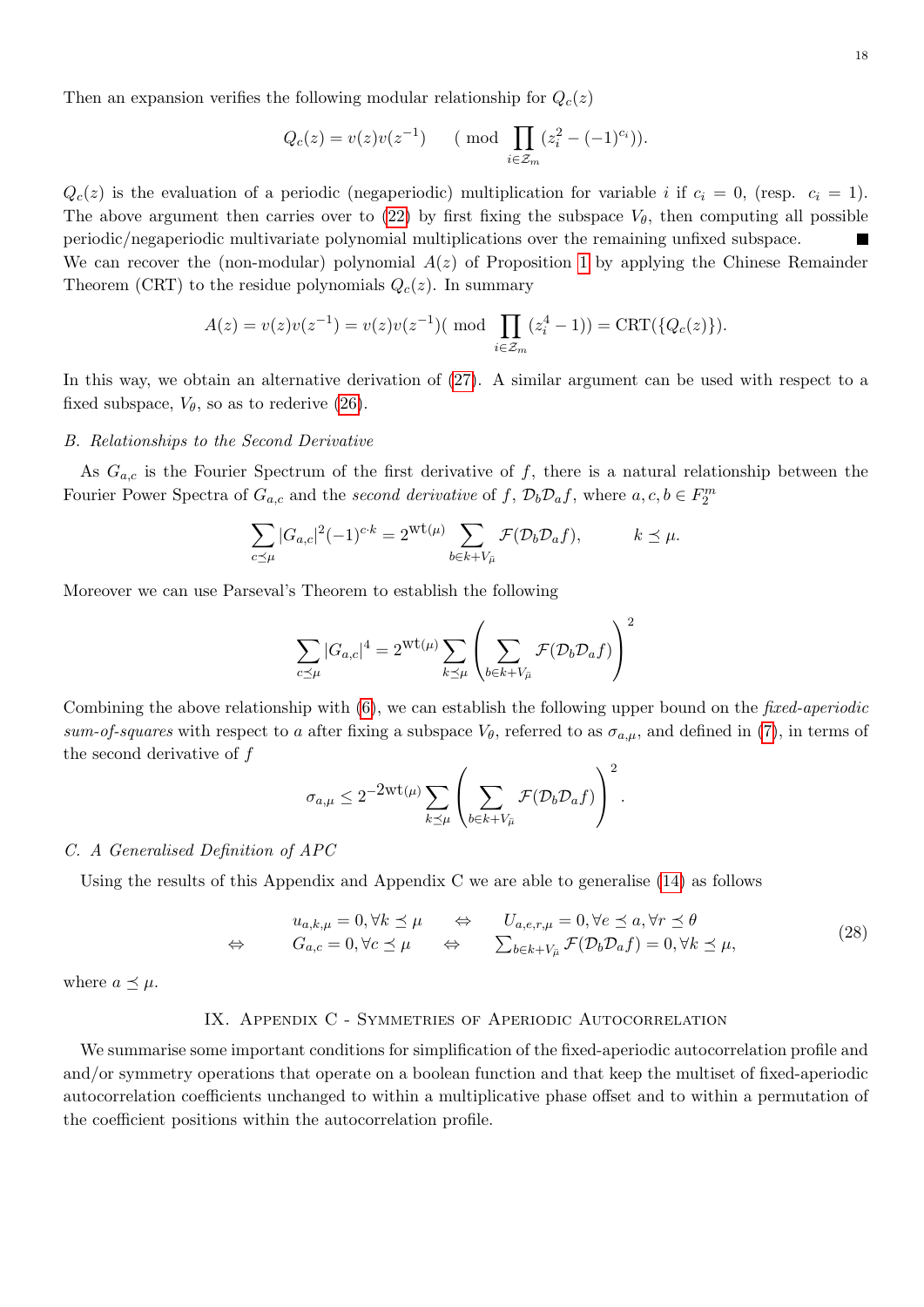#### A. Quadratic Simplification

When  $\deg(f) = 2$ , a substantial simplification of the fixed-aperiodic autocorrelation profile can be obtained as follows.

<span id="page-18-2"></span>Lemma 4: Define  $f \in \mathcal{B}_m$  where  $\deg(f) = 2$ . For  $u_{a,k,\mu}$  as defined in [\(3\)](#page-2-1) then, for any  $k' \preceq \mu$ ,

$$
u_{a,k,\mu} = \pm u_{a,k',\mu}
$$

Proof: The proof is straightforward.

The simplification described by this Lemma significantly reduces the APC analysis for quadratic boolean functions as we can set  $k = 0$ . From Section [IV](#page-6-4) the APC Distance is equivalent to the distance measure for zero-dimension Quantum Error-Correcting Codes (QECCs). Such QECCs map to quadratic boolean functions. As QECCs of the stabilizer type are conveniently described by additive codes over GF(4) [\[3\]](#page-20-1), [\[33\]](#page-21-8), [\[18\]](#page-21-10), [\[20\]](#page-21-11) then, conversely, quadratic boolean functions with favourable APC can be constructed with relative ease via additive codes over  $GF(4)$ . This simplification implicitly exploits the symmetry of Lemma [4.](#page-18-2)

# <span id="page-18-0"></span>B. Index Permutation Symmetry (Hypergraph Isomorphism)

<span id="page-18-3"></span>Lemma 5: Define  $f \in \mathcal{B}_m$ . Let  $\pi$  be a permutation from  $\mathcal{Z}_m$  to  $\mathcal{Z}_m$ . Let  $\gamma$  be a permutation from  $F_2^m$  to  $F_2^m$ such that, for  $r \in F_2^m$ ,  $\gamma(r)$  takes  $r_i$  to  $r_{\pi(i)}$ . For  $f = f(x_0, x_1, \ldots, x_{m-1})$ , let  $f' = f(x_{\pi(0)}, x_{\pi(1)}, \ldots, x_{\pi(m-1)})$ . Then

$$
u_{a,k,\mu}(f') = u_{\gamma(a),\gamma(k),\gamma(\mu)}(f),
$$

so that both f and  $f'$  achieve APC(l) of order q.

#### <span id="page-18-1"></span>C. Periodic and Negaperiodic Symmetries

The fixed-aperiodic autocorrelation coefficient magnitudes of a function  $f \in \mathcal{B}_m$  remain unchanged to within a linear permutation of the indices after periodic and/or negaperiodic shift of the input variables of f. With  $\gamma \in F_2^m$  define  $f'$  as a periodic shift of  $f$ , where

$$
f'(x) = f(x + \gamma).
$$

Proposition 4: With  $a, k, \gamma, \mu \in F_2^m$  and  $f'$  as defined above, and fixed-aperiodic autocorrelation coefficients as defined in [\(3\)](#page-2-1)

<span id="page-18-4"></span>
$$
u_{a,k,\mu}(f) = u_{a,(k+\gamma)\&\mu,\mu}(f'), \qquad k \le \mu.
$$
\n<sup>(29)</sup>

Proof: Using  $(3)$ 

$$
u_{a,k,\mu}(f') = \mathcal{F}(\mathcal{D}_a f' \phi_{k+V_{\bar{\mu}}}), \qquad k \leq \mu
$$
  
=  $\mathcal{F}(\mathcal{D}_a f \phi_{\gamma+k+V_{\bar{\mu}}}), \qquad k \leq \mu.$ 

With  $k \preceq \mu$ 

$$
\gamma + k + V_{\bar{\mu}} = (\gamma \& \mu + k) + \gamma \& \bar{\mu} + V_{\bar{\mu}} = (\gamma + k)\& \mu + (\gamma \& \bar{\mu} + V_{\bar{\mu}}) = (\gamma + k)\& \mu + V_{\bar{\mu}}.
$$

Therefore, after a change of variable  $k \to (k + \gamma) \& \mu$ , we obtain

$$
u_{a,(k+\gamma)\&\mu,\mu}(f') = \mathcal{F}(\mathcal{D}f\phi_{k+V_{\bar{\mu}}}) = u_{a,k,\mu}(f), \qquad k \leq \mu.
$$

Г

**The Second Second**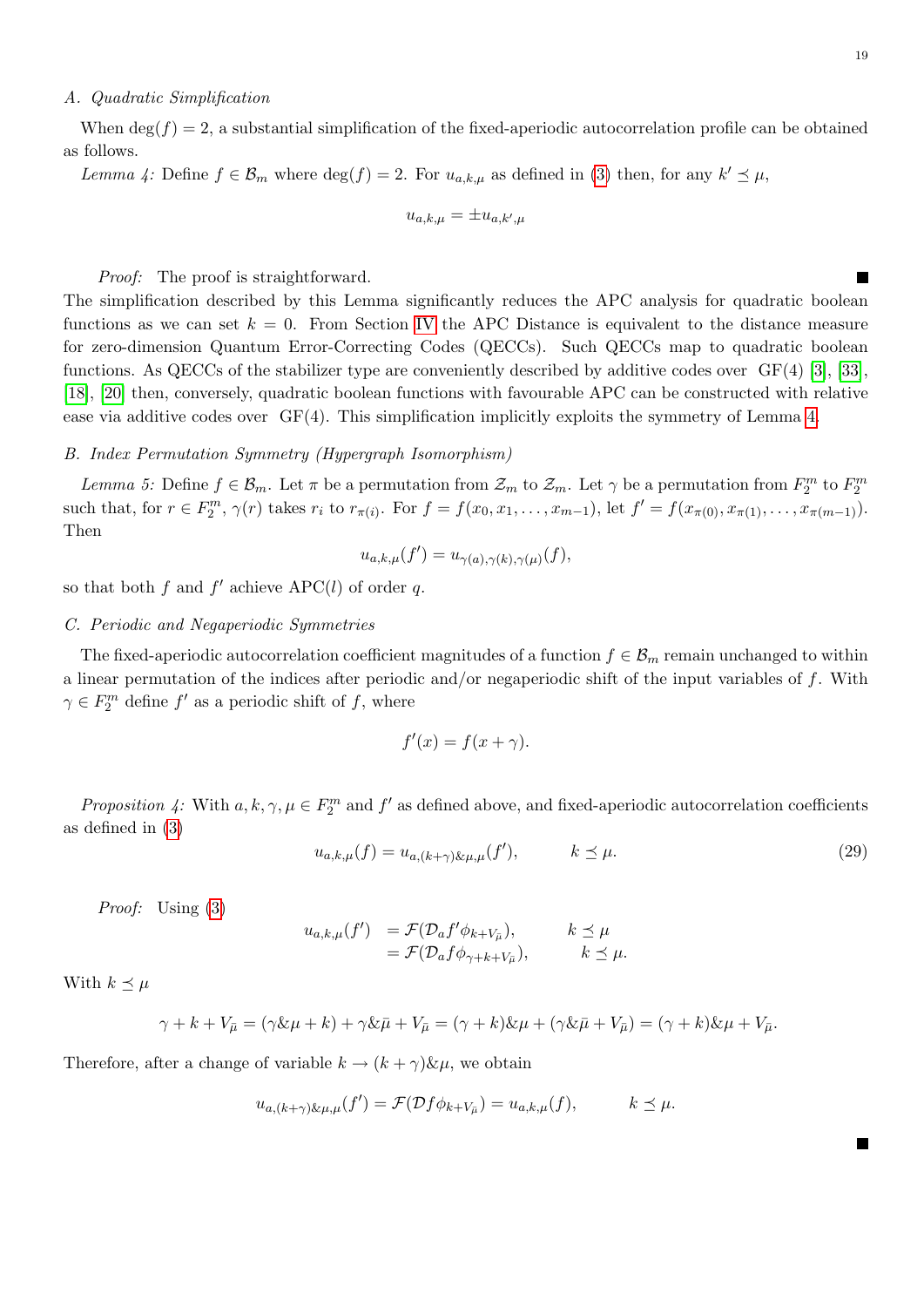$\overline{\phantom{a}}$ 

 $\overline{\phantom{a}}$ 

Similarly, with  $\lambda \in F_2^m$  we define  $f''$  as a negaperiodic shift of f, where

$$
f''(x) = f(x + \lambda) + \lambda \cdot x + \text{wt}(\lambda).
$$

Proposition 5: With  $a, k, \lambda, \mu \in F_2^m$ , and  $f''$  as defined above, and fixed-aperiodic autocorrelation coefficients as defined in [\(3\)](#page-2-1)

<span id="page-19-0"></span>
$$
u_{a,k,\mu}(f) = (-1)^{\lambda \cdot a} u_{a,(k+\lambda)\μ,\mu}(f''), \qquad k \le \mu.
$$
\n(30)

*Proof:* Remembering that  $f'$  is a periodic shift of  $f$ , observe that

$$
\mathcal{D}_a f'' = f(x + \lambda) + f(x + \lambda + a) + \lambda \cdot a = \mathcal{D}_a f' + \lambda \cdot a.
$$

Therefore

$$
u_{a,k,\mu}(f'') = \mathcal{F}(\mathcal{D}_a f'' \phi_{k+V_{\bar{\mu}}}), \qquad k \leq \mu
$$
  
=  $\mathcal{F}(\mathcal{D}_a f' \phi_{k+V_{\bar{\mu}}} + \lambda \cdot a), \qquad k \leq \mu$   
=  $(-1)^{\lambda \cdot a} \mathcal{F}(\mathcal{D}_a f' \phi_{\lambda+k+V_{\bar{\mu}}}), \qquad k \leq \mu.$ 

Substituting k with  $(k + \lambda) \& \mu$  gives

$$
u_{a,(k+\lambda)\μ,\mu}(f'') = (-1)^{\lambda \cdot a} u_{a,k,\mu}(f), \qquad k \le \mu,
$$

and the proposition follows.

We can combine the above results for periodic and negaperiodic shift (Propositions [4](#page-18-4) and [5\)](#page-19-0) as follows. With  $\gamma, \lambda \in F_2^m$  we define  $f_{pn}$  as a periodic/negaperiodic shift of f, where

$$
f_{pn}(x) = f(x + \gamma) + \lambda \cdot x + \text{wt}(\lambda), \qquad \lambda \le \gamma.
$$

Proposition 6: With  $a, k, \gamma, \lambda, \mu \in F_2^m$  and  $f_{pn}$  as defined above, and fixed-aperiodic autocorrelation coefficients as defined in [\(3\)](#page-2-1)

$$
u_{a,k,\mu}(f) = (-1)^{\lambda \cdot a} u_{a,(k+\gamma) \& \mu, \mu}(f_{pn}), \qquad k \le \mu, \lambda \le \gamma. \tag{31}
$$

Proof: Combine Propositions [4](#page-18-4) and [5.](#page-19-0)

Corollary 3: For the special case with  $\gamma \preceq \bar{\mu}$  and  $f_{pn}$  defined as above

$$
u_{a,k,\mu}(f) = u_{a,k,\mu}(f_{pn}), \qquad k \le \mu \in F_2^m.
$$

Proof:  $\gamma \& \mu = 0$ .

Therefore a periodic shift (resp. negaperiodic shift) of f after fixing a subspace  $V_{\theta}$  does not change the values (resp. magnitudes) of the fixed-aperiodic autocorrelation coefficients of  $f$ , but may permute them.

Given  $f_{pn}$  as defined above, [\(3\)](#page-2-1) and Proposition [2,](#page-3-1) we obtain the identities for the periodic/negaperiodic autocorrelation coefficients given in Lemma [32.](#page-19-1)

Lemma 6:

<span id="page-19-1"></span>
$$
G_{a,c}(f) = (-1)^{\lambda \cdot a + \gamma \cdot c} G_{a,c}(f_{pn}), \qquad \lambda \leq \gamma, c \leq \mu
$$
  
\n
$$
U_{a,c}(f) = (-1)^{\lambda \cdot a + \gamma \cdot c} U_{a,c}(f_{pn}), \qquad \lambda \leq \gamma, c \leq a
$$
  
\n
$$
U_{a,e,r,\mu}(f) = (-1)^{\lambda \cdot a + \gamma \cdot c} U_{a,e,(r+\gamma \& \theta),\mu}(f_{pn}), \qquad \lambda \leq \gamma, e \leq a, r \leq \theta
$$
\n(32)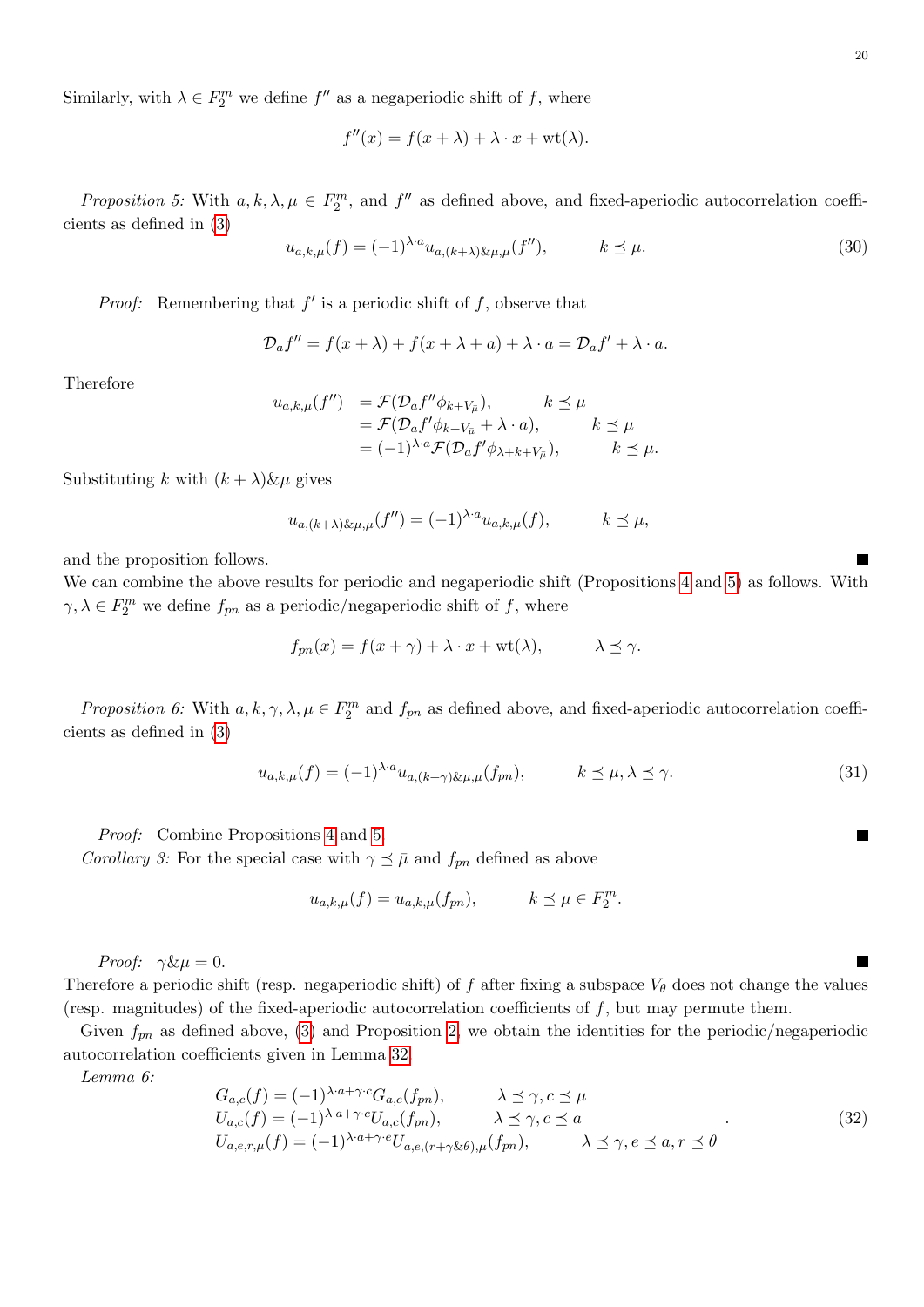*Proof:* For  $k \leq \mu$  and  $\lambda \leq \gamma$ , and noting that, for  $c \leq \mu$ ,  $\gamma \& \mu \cdot c = \gamma \cdot c$ ,

$$
(-1)^{\lambda \cdot a} u_{a,(k+\gamma)\μ,\mu} = 2^{-\text{wt}(\mu)} (-1)^{\lambda \cdot a} \sum_{c \preceq \mu} G_{a,c}(-1)^{(k+\gamma)\&c} = 2^{-\text{wt}(\mu)} (-1)^{\lambda \cdot a} \sum_{c \preceq \mu} ((-1)^{\gamma \cdot c} G_{a,c})(-1)^{k \cdot c}
$$

The results for  $U_{a,c}$  and  $U_{a,e,r,\mu}$  follow in a similar way.

Therefore the magnitudes of the periodic/negaperiodic autocorrelation coefficients are unchanged by a periodic and/or negaperiodic shift of  $f$  to within a linear permutation of the indices.

As the magnitudes of  $u_{a,k,\mu}(f)$ ,  $U_{a,c}(f)$ , and  $U_{a,e,r,\mu}$  are invariant to a periodic and/or negaperiodic shift of f to within a linear permutation, it follows, from [\(9\)](#page-4-3), Definition [4,](#page-4-2) and [\(14\)](#page-5-2) that  $\sigma_{a,\theta}(f)$ ,  $\Phi(f)$ ,  $\sigma(f)$ , and the APC of f are invariant to periodic and/or negaperiodic shifts of f. We summarise these observations in the following Corollary.

Corollary 4: For  $f \in \mathcal{B}_m$ , and  $\mu \in F_2^m$ ,  $a \preceq \mu$ , let  $f_{pn}$  be a periodic and/or negaperiodic shift of f. Then

$$
\sigma_{a,\mu}(f_{pn}) = \sigma_{a,\mu}(f), \qquad \Phi(f_{pn}) = \Phi(f), \qquad \sigma(f_{pn}) = \sigma(f),
$$
  
APC $(f_{pn})$  of order  $q = \text{APC}(f)$  of order  $q$   
APC Distance $(f_{pn}) = \text{APC Distance}(f).$ 

#### X. Appendix D - Generalised Differential Biases of State-of-the-Art S-Boxes

In this section we examine the worst-case (truncated) differential bias for a given input differential weight, with respect to periodic, aperiodic, and fixed-aperiodic autocorrelation, for selected state-of-the-art S-boxes. More precisely, we consider a function  $f(S-Box)$  mapping  $F_2^m$  to  $F_2^n$ , and comprising n m-variable functions,  $f_i \in \mathcal{B}_m$ ,  $0 \le i < n$ . Then we define the linear space of the S-Box to be the set of functions,  $\{g_c \mid \forall c \in F_2^n\}$ , such that  $g_c = c \cdot f$ . We then compute, for a given S-Box, the maximum bias over all functions in the set  ${g_c}$ . The periodic bias at weight |a| is given by  $\frac{2^m + |p_a|}{2^{m+1}}$ , the aperiodic bias at weight |a| is given by  $\frac{2^{m-|a|}+|u_{a,k}|}{2^{m-|a|+1}}$ , and the fixed-aperiodic bias at weight  $\mu$  is given by  $\frac{2^{m-|a|}+|u_{a,k,\mu}|}{2^{m-|a|+1}}$ , where, for a given differential weight, periodic bias ≤ aperiodic bias ≤ fixed-aperiodic bias always holds. Table I shows the results. For example, an exhaustive search of all 256 8-variable boolean functions constructed by linear combinations of the 8 constituent boolean functions of the AES S-Box reveals that a weight-4 differential can be found with bias 0.56, 0.94, and 1.00, for periodic, aperiodic, and fixed-aperiodic differentials, respectively.

#### **REFERENCES**

- <span id="page-20-9"></span>[1] P.S.L.M. Barreto and V. Rijmen, "The WHIRLPOOL Hashing Function", NESSIE Workshop, Leuven, Nov. 2000.
- <span id="page-20-3"></span>[2] A. Bouchet, "Recognizing Locally Equivalent Graphs," Discrete Math., 114, pp. 75–86, 1993.
- <span id="page-20-1"></span>[3] A.R. Calderbank, E.M. Rains, P.W. Shor and N.J.A. Sloane, "Quantum Error Correction Via Codes Over GF(4)," IEEE Trans. Inform. Theory, 44, pp. 1369–1387, 1998,
- <span id="page-20-7"></span>[4] A. Canteaut and P. Charpin, "Decomposing Bent Functions," IEEE Trans. Inform. Theory, 49, pp. 2004–2019, 2003.
- <span id="page-20-0"></span>[5] C. Carlet, "On Cryptographic Propagation Criteria for Boolean Functions," Inform. and Computation., 151, pp. 32–56, 1999.
- <span id="page-20-6"></span>[6] F. Chabaud and S. Vaudenay, "Links Between Differential and Linear Cryptanalysis", Advances in Cryptology - EUROCRYPT '94, Lecture Notes in Computer Science, Springer-Verlag, 950, pp. 356–365, 1995.
- <span id="page-20-2"></span>[7] P. Charpin and E. Pasalic, "On Propagation Characteristics of Resilient Functions", SAC, Selected Areas in Cryptography, Lecture Notes in Computer Science, Springer-Verlag, 2595, pp. 175–195, 2003.
- <span id="page-20-8"></span>[8] J. Daemen and V. Rijmen, "The Block Cipher Rijndael," [NIST AES homepage, http://www.nist.gov/aes/](http://www.nist.gov/aes/)
- <span id="page-20-4"></span>[9] L.E. Danielsen and M.G. Parker, "Spectral Orbits and Peak-to-Average Power Ratio of Boolean Functions with respect to the  $\{I, H, N\}^n$  Transform", SETA'04, Sequences and their Applications, Seoul, October, 2004
- <span id="page-20-5"></span>[10] L.E. Danielsen, Master's Thesis - In Preparation, Selmer Centre, Inst. for Informatics, University of Bergen, Bergen, Norway, 2004.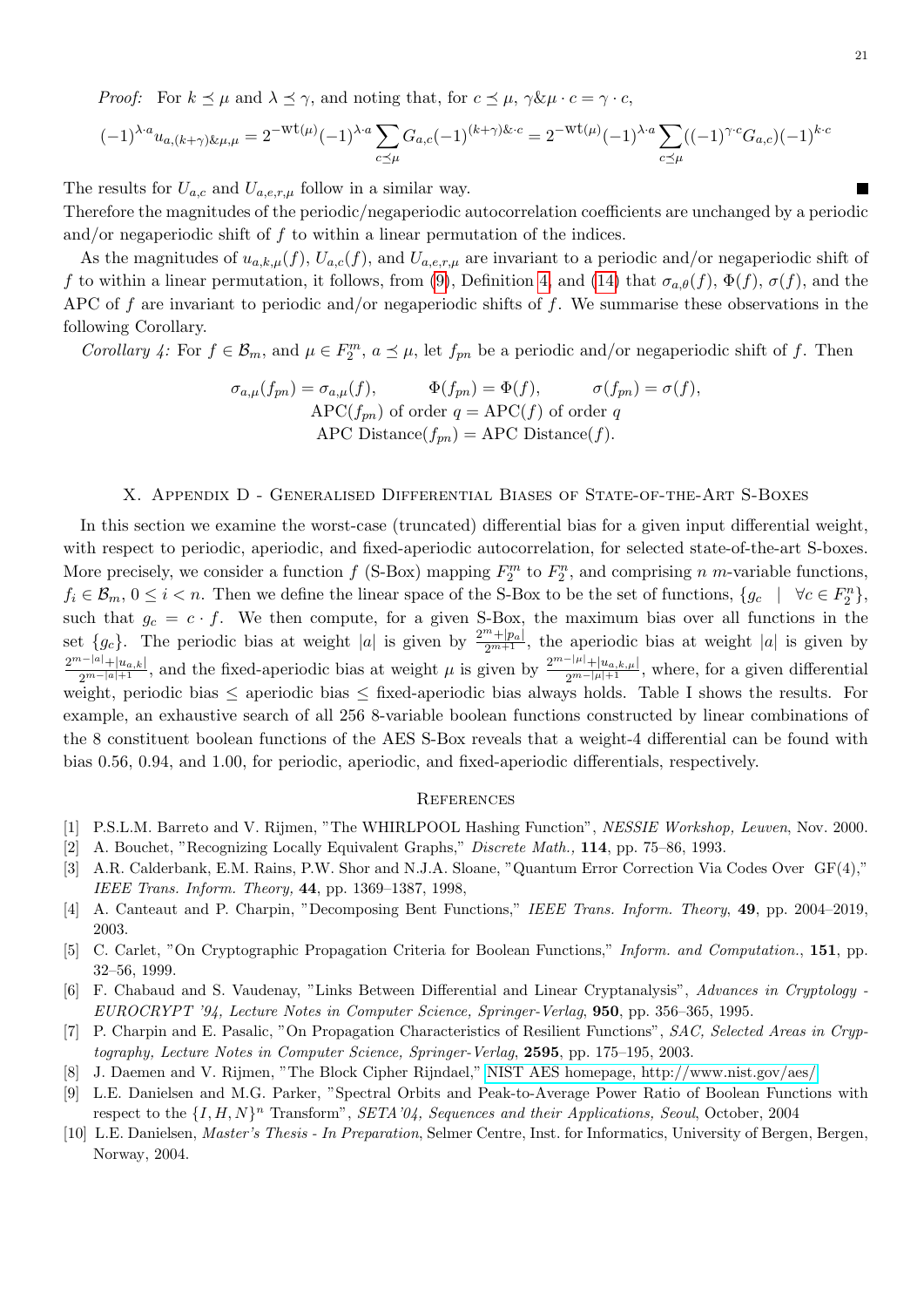- <span id="page-21-6"></span>[11] J.A. Davis and J. Jedwab, "Peak-to-mean Power Control in OFDM, Golay Complementary Sequences and Reed-Muller Codes," IEEE Trans. Inform. Theory, 45, pp. 2397–2417, 1999.
- <span id="page-21-17"></span>[12] J. Dillon, "Elementary Hadamard Difference Sets",, Ph.D. Dissertation, Univ. Maryland, College Park, 1974.
- <span id="page-21-15"></span>[13] J.H.Evertse, "Linear Structures in Block Ciphers", Advances in Cryptology - EUROCRYPT'87, Lecture Notes in Computer Science, Springer-Verlag, 304, pp. 249–266, 1987.
- <span id="page-21-4"></span>[14] D.G. Glynn, "On Self-Dual Quantum Codes and Graphs," submitted to Elect. J. Combinatorics, preprint at: [http://homepage.mac.com/dglynn/quantum](http://homepage.mac.com/dglynn/quantum_files/Personal3.html) files/Personal3.html, Apr. 2002.
- <span id="page-21-13"></span>[15] D.G. Glynn, T.A. Gulliver, J.G. Maks and M.K. Gupta, The Geometry of Additive Quantum Codes - Connections with Finite Geometry, Springer-Verlag, 2004.
- <span id="page-21-7"></span>[16] D. Gottesman, "Stabilizer Codes and Quantum Error Correction," Ph.D. Thesis, Calif. Ins. Tech., [http://xxx.soton.ac.uk/abs/quant-ph/?9705052,](http://xxx.soton.ac.uk/abs/quant-ph/?9705052) 1997.
- <span id="page-21-9"></span>[17] M. Grassl, "Bounds on dmin for additive  $[[n, k, d]]$  QECC,", [http://iaks](http://iaks-www.ira.uka.de/home/grassl/QECC/TableIII.html)[www.ira.uka.de/home/grassl/QECC/TableIII.html,](http://iaks-www.ira.uka.de/home/grassl/QECC/TableIII.html) Feb. 2003.
- <span id="page-21-10"></span>[18] M. Grassl, A. Klappenecker and M. Rotteler, "Graphs, Quadratic Forms, and Quantum Codes," Proc. IEEE Int. Symp. Inform. Theory, July 2002.
- <span id="page-21-5"></span>[19] T.A. Gulliver, R. Kristiansen and M.G. Parker, "The Multi-Dimensional Aperiodic Merit Factor of Binary Sequences," (preprint), 2003.
- <span id="page-21-11"></span>[20] T.A. Gulliver and J-L. Kim, "Circulant Based Extremal Additive Self-Dual Codes over GF(4)", IEEE Trans. Inform. Theory, 50, pp. 359–366, Feb. 2004.
- <span id="page-21-2"></span>[21] M. Hein, J. Eisert and H.J. Briegel, "Multi-Party Entanglement in Graph States", Phys. Rev. A, 69, 6, 2004. Preprint: [http://xxx.soton.ac.uk/abs/quant-ph/0307130.](http://xxx.soton.ac.uk/abs/quant-ph/0307130)
- <span id="page-21-18"></span>[22] G. Hohn, "Self-Dual Codes over the Kleinian Four Group," Mathematische Annalen, 327, pp. 227–255, 2003.
- <span id="page-21-22"></span>[23] A. Klappenecker and M. Rötteler, "Clifford Codes", Chapter 10 in Mathematics of Quantum Computing, R. Brylinski and G. Chen (eds.), Chapman & Hall/CRC Press, pp. 253–273, 2002.
- <span id="page-21-1"></span>[24] K. Kurosawa and T. Satoh, "Design of SAC/PC(l) of Order k Boolean Functions and Three Other Cryptographic Criteria", Proc. EUROCRYPT'97, Lecture Notes in Computer Science, Springer-Verlag, 1233, pp. 434–449, 1997.
- <span id="page-21-25"></span>[25] M. Matsui, "New Block Encryption Algorithm MISTY", Fast Software Encryption Workshop, Jan. 1997.
- <span id="page-21-20"></span>[26] B. McKay, "nauty", [http://cs.anu.edu.au/ bdm/nauty/,](http://cs.anu.edu.au/~bdm/nauty/) 1994–2003.
- <span id="page-21-26"></span>[27] National Bureau of Standards, "Data Encryption Standards", FIPS Publication 46, U.S. Dept. of Commerce, 1977.
- <span id="page-21-3"></span>[28] M.G. Parker and V. Rijmen, "The Quantum Entanglement of Binary and Bipolar Sequences," short version in Sequences and Their Applications, Discrete Mathematics and Theoretical Computer Science Series, Springer-Verlag, 2001, long version at<http://xxx.soton.ac.uk/abs/quant-ph/?0107106> or [http://www.ii.uib.no/˜matthew/BergDM2.ps,](http://www.ii.uib.no/~matthew/BergDM2.ps) June 2001.
- <span id="page-21-21"></span>[29] M.G. Parker, "Generalised S-Box Nonlinearity", NESSIE Public Document - NES/DOC/UIB/WP5/020/A, <https://www.cosic.esat.kuleuven.ac.be/nessie/reports/phase2/SBoxLin.pdf> 2003.
- <span id="page-21-0"></span>[30] B. Preneel, W. Van Leekwijck, L. Van Linden, R. Govaerts and J. Vandewalle, "Propagation Characteristics of Boolean Functions," Proc. EUROCRYPT'90, Lecture Notes in Computer Science, 473, pp. 161–173, 1991.
- <span id="page-21-16"></span>[31] C. Riera, G. Petrides, and M.G. Parker, "Generalised Bent Criteria for Quadratic Boolean Functions", (in preparation), 2004.
- <span id="page-21-24"></span>[32] V. Rijmen and P.S.L.M. Barreto, "The KHAZAD Block Cipher," The Perl Journal, 2003.
- <span id="page-21-8"></span>[33] D. Schlingemann and R.F. Werner, "Quantum error-correcting codes associated with graphs", Phys. Rev. A, 65, 2002, [http://xxx.soton.ac.uk/abs/quant-ph/?0012111,](http://xxx.soton.ac.uk/abs/quant-ph/?0012111) Dec. 2000.
- <span id="page-21-27"></span>[34] A. Shafieinezhad, F. Hendessi and T.A. Gulliver, "A Structure for Fast Data Encryption", Preprint, 2004
- <span id="page-21-19"></span>[35] N.J.A. Sloane, "The On-Line Encyclopedia of Integer Sequences", [http://www.research.att.com/˜njas/sequences/.](http://www.research.att.com/~njas/sequences/)
- <span id="page-21-23"></span>[36] F.X. Standaert, G. Rouvroy, G. Piret, J.J. Quisquater and J.D. Legat, "Key-Dependent Approximations in Cryptanalysis", Proc. Symp. on Inform. Theory in the Benelux, Veldhoven, Netherlands May 2003.
- <span id="page-21-12"></span>[37] V.D. Tonchev, "Error-Correcting Codes from Graphs", Discrete Math., 257, pp. 549–557, 2002.
- <span id="page-21-14"></span>[38] M. Van den Nest, J. Dehaene and B. De Moor, "Graphical description of the action of local Clifford transformations on graph states,", Phys. Rev. A, 69, 2, 2004. Preprint: [http://xxx.soton.ac.uk/abs/quant-ph/?0308151.](http://xxx.soton.ac.uk/abs/quant-ph/?0308151)